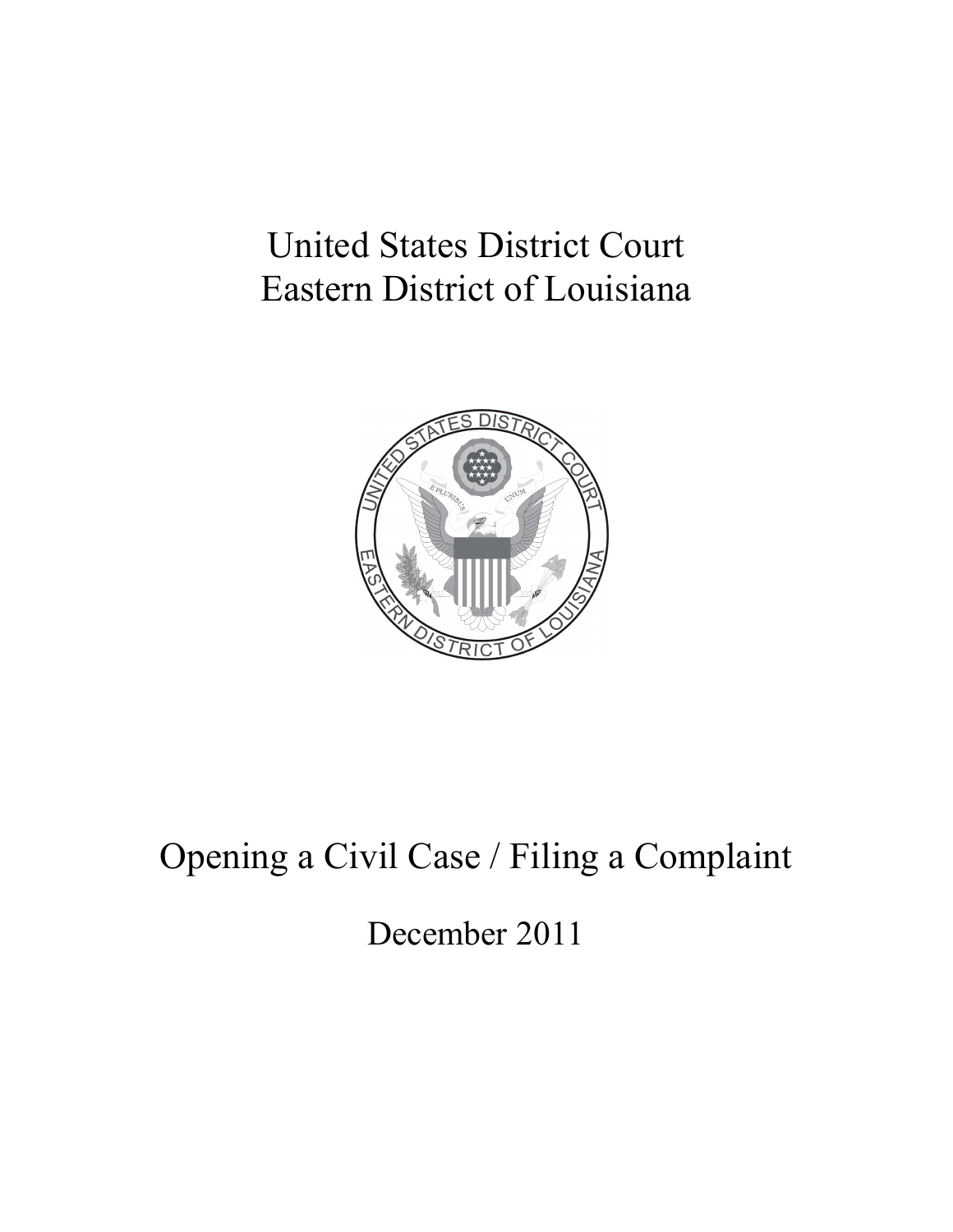## **TABLE OF CONTENTS**

#### **Opening a Civil Case / Filing a Complaint**

## **Page**

| D.             |  |
|----------------|--|
|                |  |
| F.             |  |
| G.             |  |
| $H_{\cdot}$    |  |
| $\mathbf{I}$ . |  |
|                |  |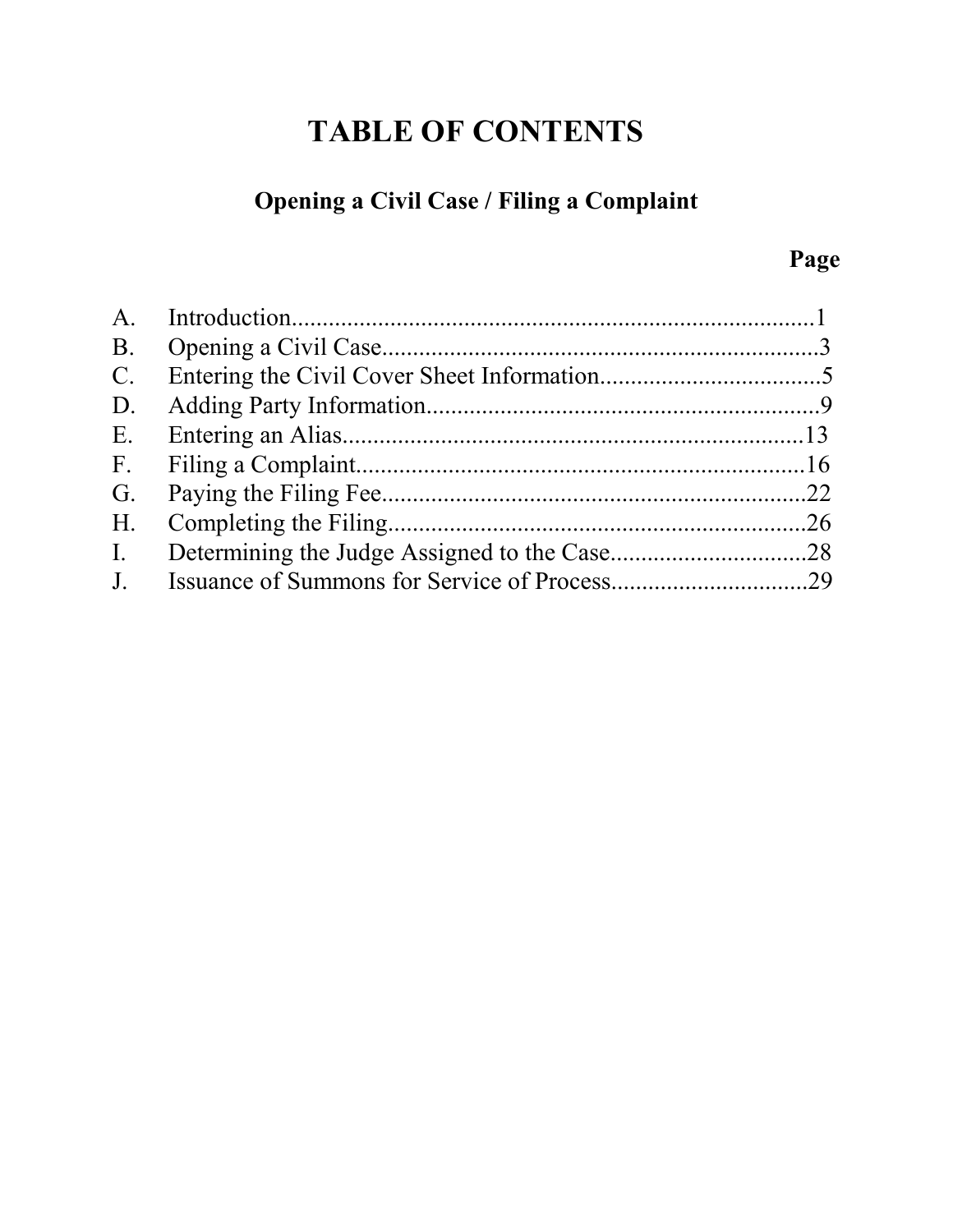### **A. Introduction**

This document will guide you through the process of opening a civil case in ECF, docketing the complaint or other initiating document, paying the filing fee (if applicable) through Pay.gov, and service of process. It also explains that a judge will been assigned to your case after you have successfully opened your new civil case and filed your complaint and, when applicable, issuance of electronic summons for service of process.

A registered ECF user may electronically file the following initiating documents for a civil case:

- Complaint
- Notice of Removal
- Petition for Writ of Habeas Corpus (28:2254)
- Petition for Writ of Mandamus
- Petition Pursuant to 28:2241
- Petition to Enforce IRS Summons
- Petition to Perpetuate Testimony
- Registration of Foreign Judgment

The following initiating documents for a civil case must continue to be filed on paper at the clerk's office:

- Application for Stay of Execution
- Motion to Quash Administrative Summons or Subpoena
- Motion to Quash an IRS Subpoena or Application to Enjoin under 12 U.S.C. § 3410 (Customer Challenge cases)
- Sealed Complaint

Miscellaneous civil initiating documents must also continue to be filed on paper at the clerk's office, including:

- Letters Rogatory or Letters of Request
- Motion to Quash or Compel Foreign Subpoena
- Motion to Quash or Enforce Grand Jury Subpoena

A user should have the following available before starting the civil case opening process:

1. The complaint (or other initiating document) saved in Portable Document Format (PDF). The civil cover sheet and any accompanying document(s), including exhibits, and completed summons, when applicable, should be saved as separate PDF documents. A 10 MB size limit applies to each PDF file.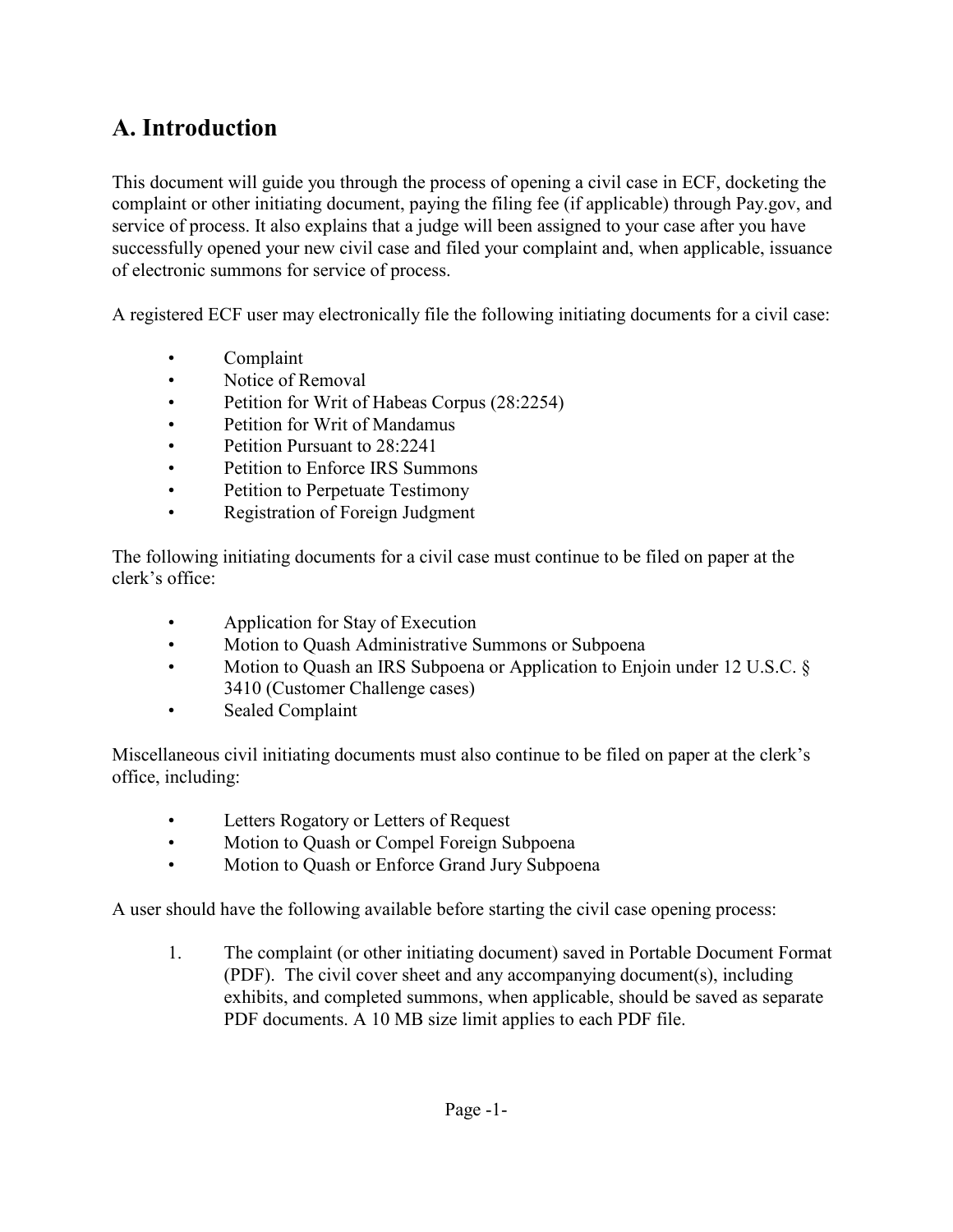2. A valid credit card (VISA, MasterCard, American Express, Discover, Diner's Club) to pay the filing fee (if applicable).

Questions concerning electronic civil case opening should be directed to the ECF Help Desk at 1- 866-209-7767, or 504-589-7788, during business hours.

Case opening occurs in two phases:

- In phase one, the information from the civil cover sheet and the parties to the case are entered, prompting a case number to be generated automatically. A case shell consisting of this information is created which will become the docket sheet.
- In phase two, the case opening document is filed, a link is created between the filer and their attorney, and the filing fee is paid (if applicable). This case is not considered opened until both phases are completed.

Please note that for quality control purposes, the clerk's office reserves the right to review and modify the selections made by attorneys to accurately reflect the information contained within the filings.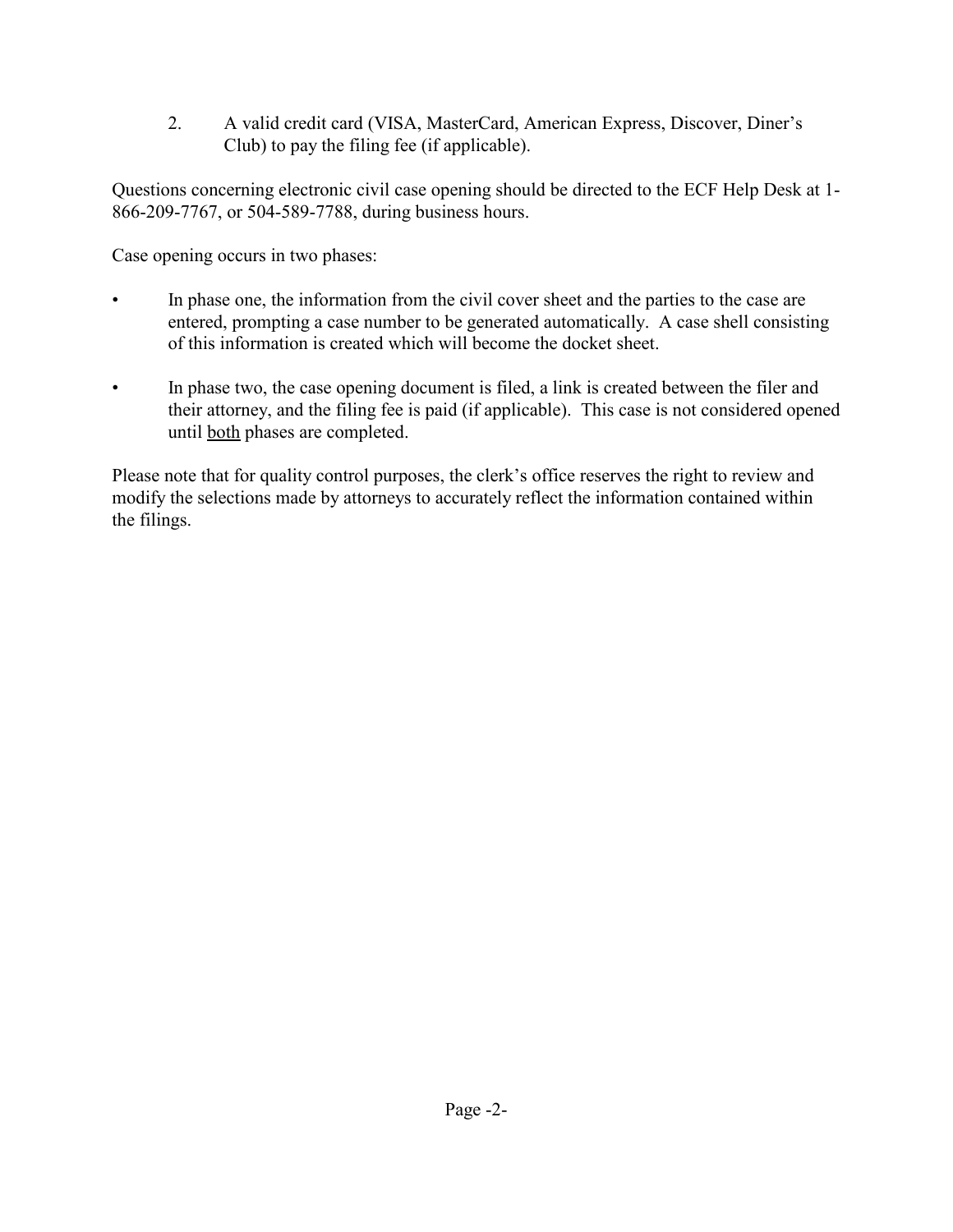## **B. Opening a Civil Case**

To file a new civil case using ECF, log into the system and select **Civil** on the main menu bar.



Under Open a Case, click on the link **Civil Case**.



Review the opening message. Because of the complexity of civil case opening, this screen provides the help desk telephone number in case assistance is needed at any time during this process. The help desk is available during the court's normal business hours. The screen also informs the filer that the case initiating document must be filed on the same date that the case is opened.Click **Next** to continue.

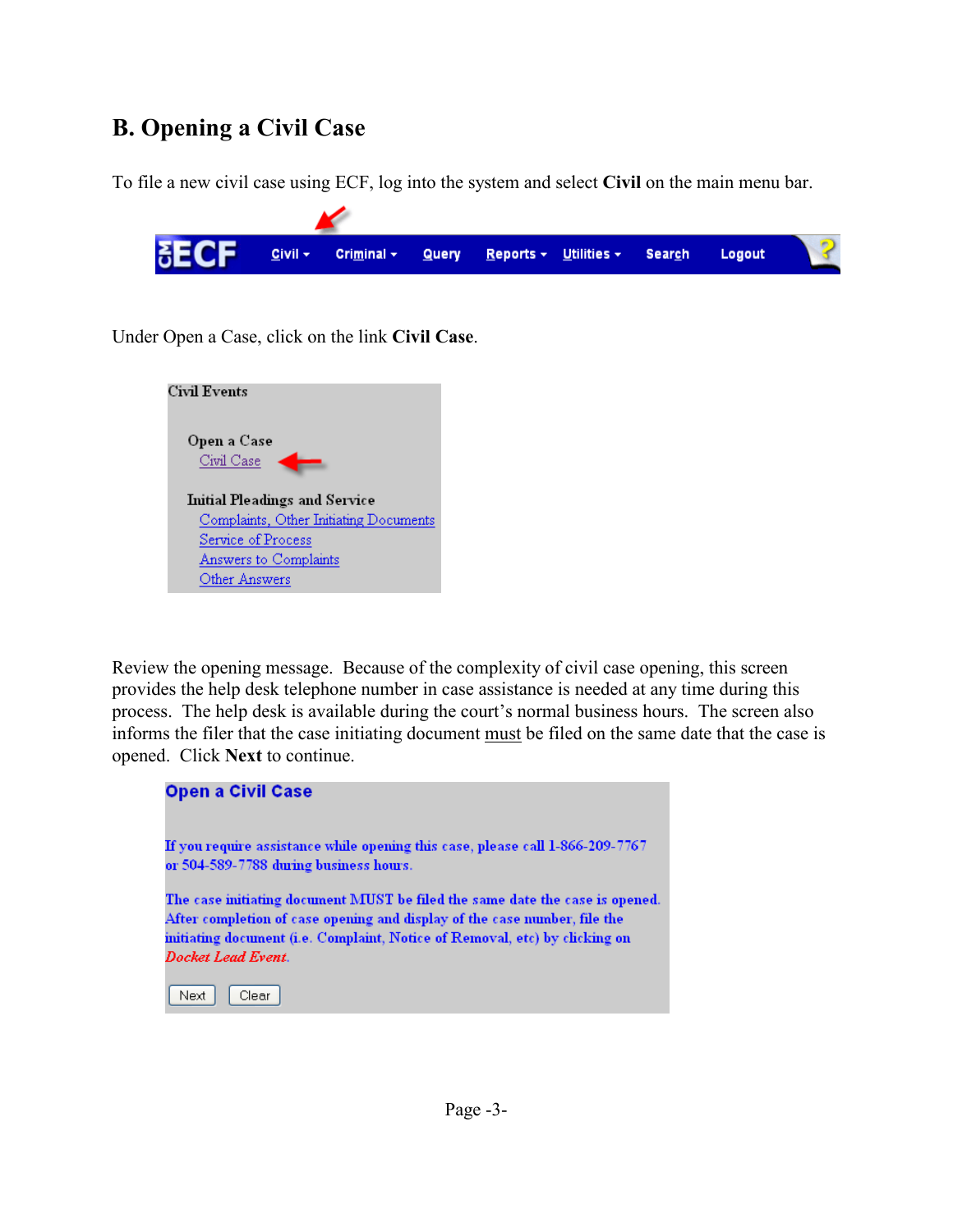The **Open a Civil Case** screen appears. This screen provides the system with the information needed to later assign a case number.

- The **Case type** field is set as **'cv'**.
- The **Case number** will automatically be generated after phase one is completed.
- The **Date Filed** field defaults to the present date and cannot be changed.
- **Other court information** refers to state court cases removed to federal court. When filing a Notice of Removal, in the **Other court name** field, enter the name of the court the action is being removed from, for example, 24<sup>th</sup> JDC, Jefferson Parish. In the **Other court number** field, enter the case number of the state court, for example, 123,456 "B".

Continue by clicking the **Next** button.

| <b>Open a Civil Case</b>                                                                                    |
|-------------------------------------------------------------------------------------------------------------|
| Office New Orleans $\vee$ Case type $\vee$ $\vee$ Case number                                               |
| <b>Date filed 8/21/2009</b>                                                                                 |
|                                                                                                             |
| If you are filing a Notice of Removal, complete the information below. Otherwise, click "Next" to continue. |
| Other court name                                                                                            |
| Other court number                                                                                          |
| Clear<br>Next                                                                                               |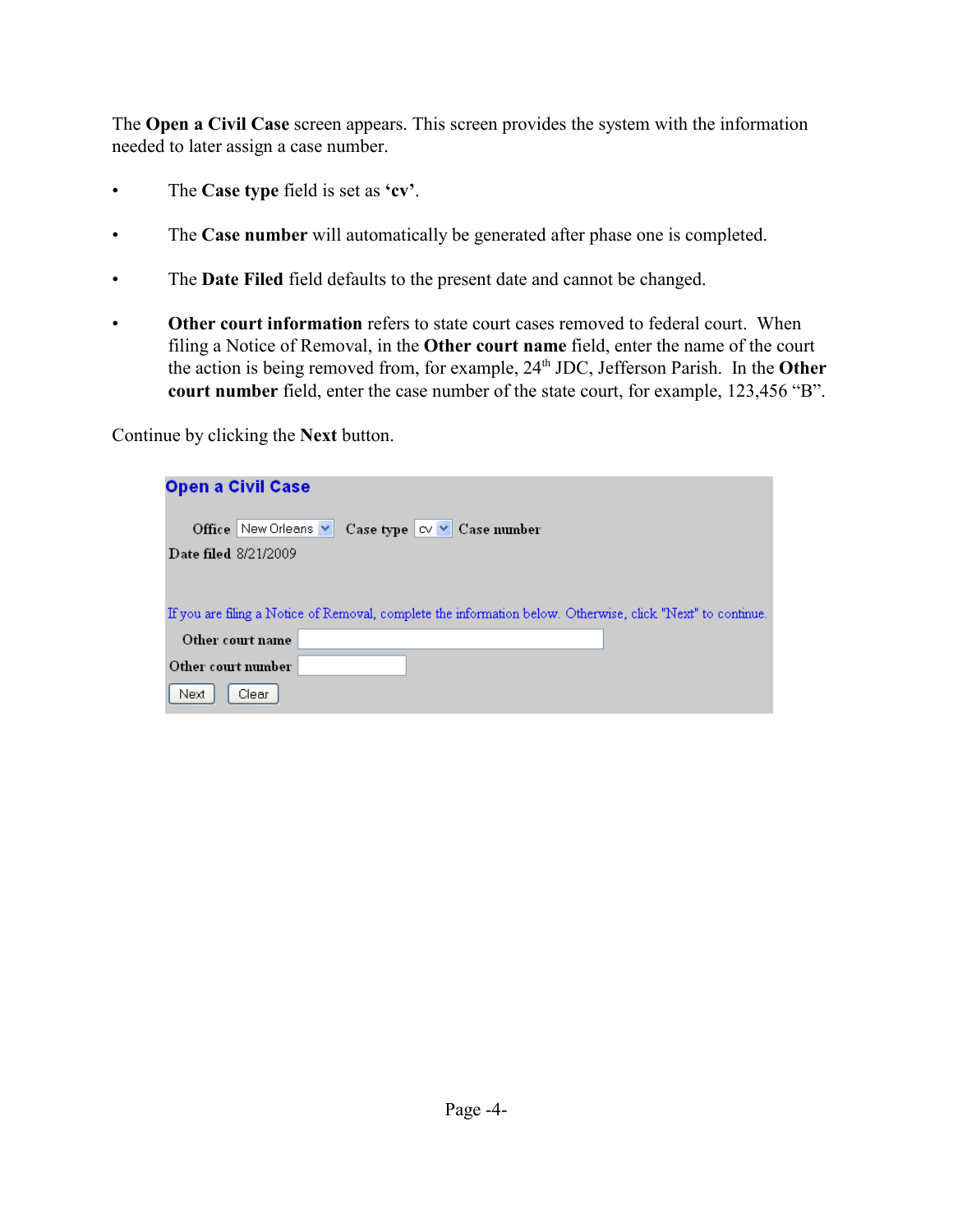## **C. Entering the Civil Cover Sheet Information**

Most of the information required to complete this screen is found on the civil cover sheet. Selections are very sensitive. Jurisdiction, cause of action, and nature of suit codes are three key pieces of information that must correlate with one another.

| <b>Open a Civil Case</b>                                                  |                                                      |  |  |  |  |  |
|---------------------------------------------------------------------------|------------------------------------------------------|--|--|--|--|--|
| Information needed for this screen can be found on the civil cover sheet. |                                                      |  |  |  |  |  |
|                                                                           | Jurisdiction 3 (Federal Question)<br>$\checkmark$    |  |  |  |  |  |
| Cause of<br>action                                                        | Clear filter<br>$\checkmark$<br>Filter:              |  |  |  |  |  |
| Nature of suit 0 (zero)                                                   | Clear filter<br>×<br>Filter:                         |  |  |  |  |  |
| <b>Citizenship</b><br>plaintiff                                           | v                                                    |  |  |  |  |  |
| <b>Citizenship</b><br>defendant                                           | v                                                    |  |  |  |  |  |
| Jury demand n (None)                                                      | Class action $n \vee$ Demand (\$000)<br>$\checkmark$ |  |  |  |  |  |
| County                                                                    | v<br>Orleans                                         |  |  |  |  |  |
| Clear<br>Next                                                             |                                                      |  |  |  |  |  |

Select the **Jurisdiction** code. If there is more than one basis for jurisdiction, select the basis for jurisdiction by giving precedence in the following order.

- 1. U.S. Government Plaintiff
- 2. U.S. Government Defendant
- 3. Federal Question
- 4. Diversity of Citizenship
- 5. Local Question **This option is not currently used. Do not select this option.**

| Jurisdiction 3 (Federal Question) |  |  |  |  |
|-----------------------------------|--|--|--|--|
| 1 (U.S. Government Plaintiff)     |  |  |  |  |
| 2 (U.S. Government Defendant)     |  |  |  |  |
| 3 (Federal Question),             |  |  |  |  |
| 4 (Diversity)                     |  |  |  |  |
| 5 (Local Question)                |  |  |  |  |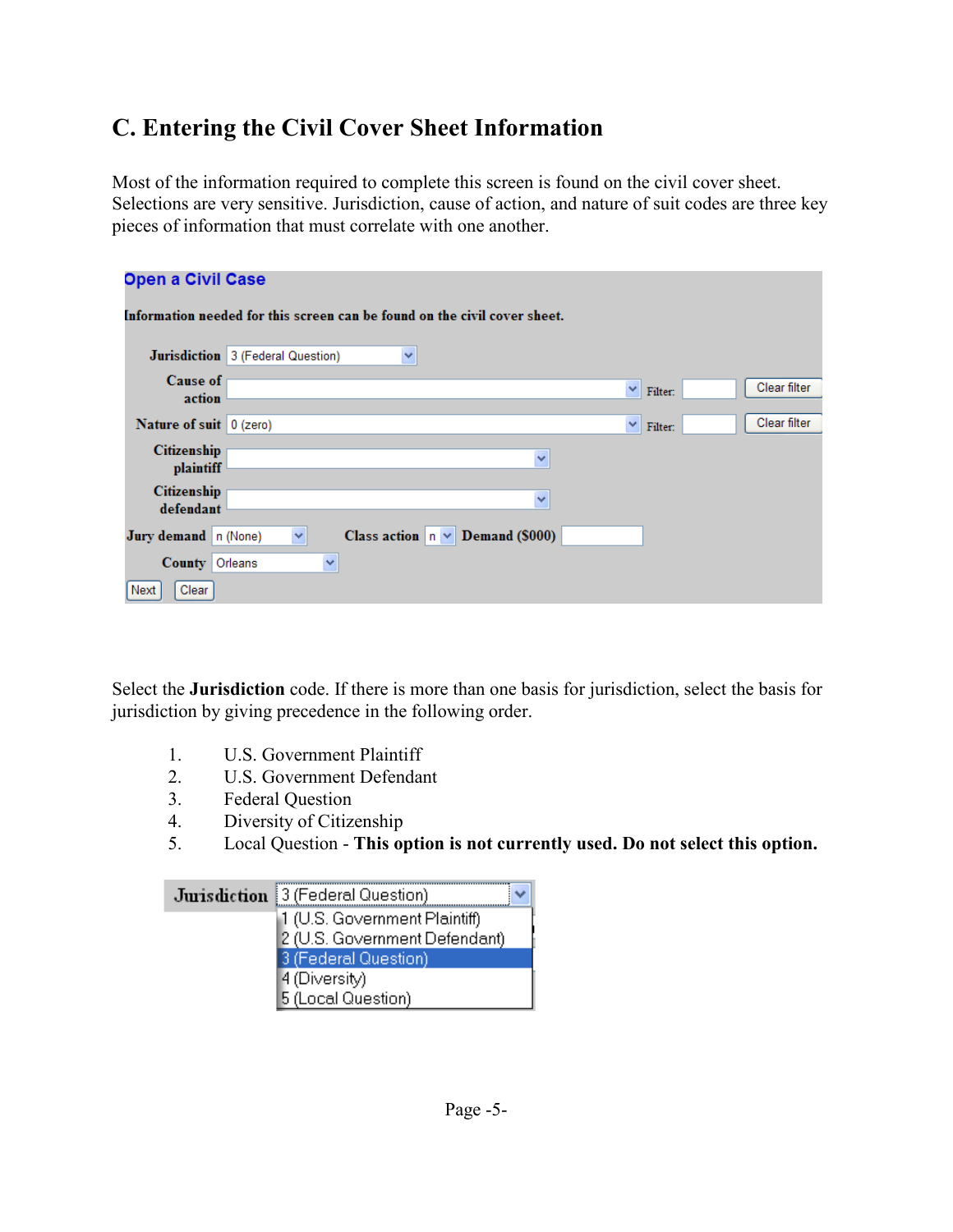Select the **Cause of action** and **Nature of suit** codes from the drop down list. Codes are listed in numerical order with a brief description in parentheses. You can enter characters in the *Filter* field, which immediately narrows the dropdown list to just the items that match the string entered functioning as a search tool. To change the filter, type over the characters already entered, or click the **Clear filter** button. The **Clear filter** button, when clicked, returns the contents of the dropdown to the complete list.

| Cause of action |            | Filter: | Clear filter |
|-----------------|------------|---------|--------------|
| Nature of suit  | l 0 (zero) | Filter: | Clear filter |

| Cause of action 28:1331 (28:1331 Fed. Question)                     |  |  |
|---------------------------------------------------------------------|--|--|
| 28:1332ia (28:1332 Diversity-Interpleader Action)                   |  |  |
| 28:1332ij (28:1332 Diversity-Injunctive & Declaratory Relief)       |  |  |
| 28:1332in (28:1332 Diversity-Insurance Contract)                    |  |  |
| 28:1332id (28:1332 Diversity-Declaratory Judgement)                 |  |  |
| 28:1332lb (28:1332 Diversity-Libel,Assualt,Slander)                 |  |  |
| 28:1332Im (28:1332 Diversity - Legal Malpractice)                   |  |  |
| 28:1332ma (28:1332 Diversity-Miller Act)                            |  |  |
| 28:1332mm (28:1332 Diversity-Medical Malpractice)                   |  |  |
| 28:1332mv (28:1332 Diversity-Motor Vehicle Product Liability)       |  |  |
| 28:1332ni (28:1332 Diversity-Negotiable Instrument)                 |  |  |
| 28:1332nm (28:1332 Diversity-Non-Motor Vehicle)                     |  |  |
| 28:1332oc (28:1332 Diversity-Other Contract)                        |  |  |
| 28:1332pd (28:1332 Diversity-Property Damage)                       |  |  |
| 28:1332pi (28:1332 Diversity-Personal Injury)                       |  |  |
| 28:1332pl (28:1332 Diversity-Product Liability)                     |  |  |
| 28:1332pr (28:1332 Diversity-Petition for Removal)                  |  |  |
| 28:1332qt (28:1332 Diversity-Petition to Quiet Title)               |  |  |
| 28:1332ri (28:1332 Diversity-Racketeering (RICO) Act)               |  |  |
| 28:1332sa (28:1332 Diversity: Securities & Exchange Commission Act) |  |  |
| 28:1332sf (28:1332 Diversity:Securities Fraud)                      |  |  |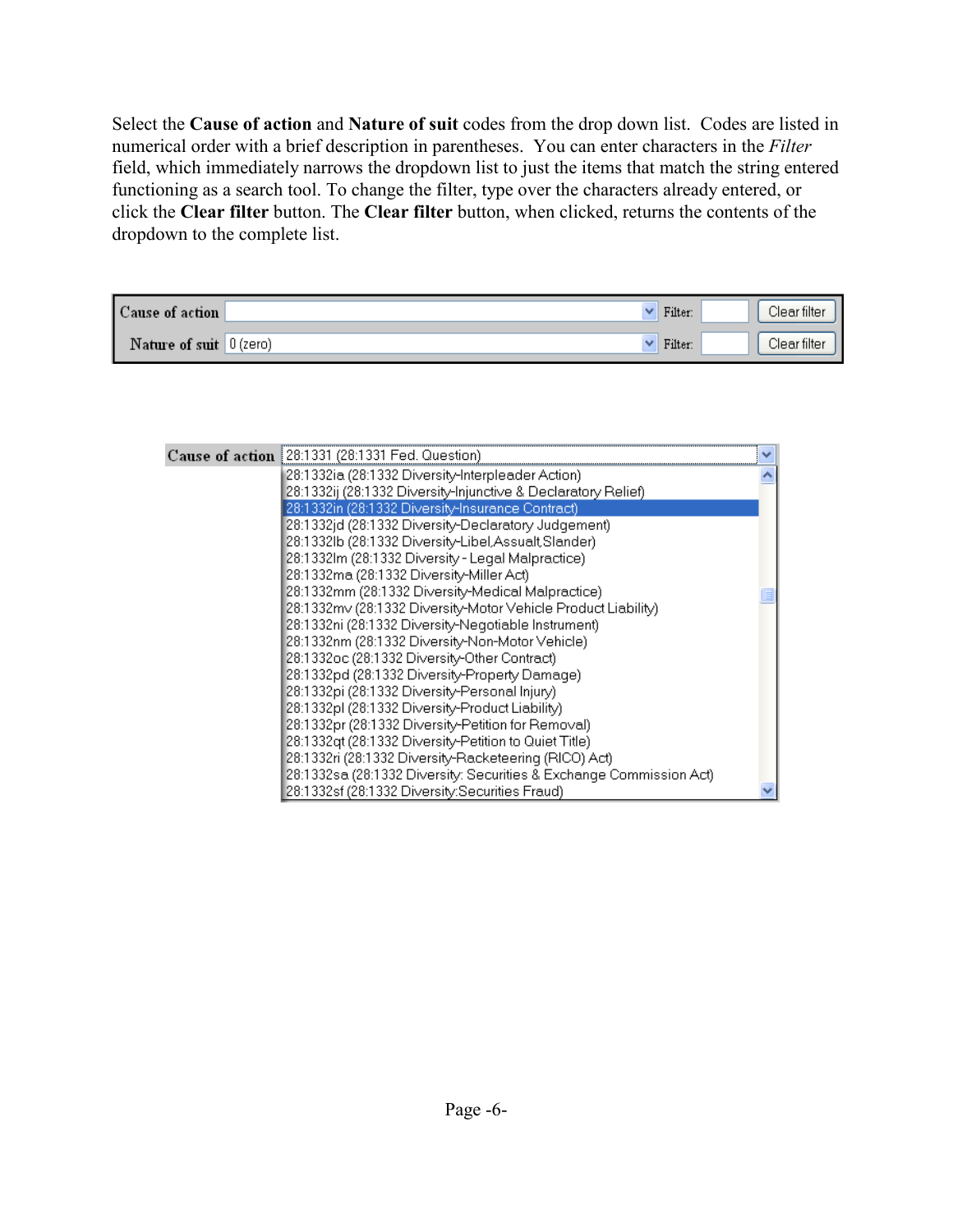If jurisdiction is based on diversity , enter both **Citizenship plaintiff** and **Citizenship defendant** codes. Select the appropriate code for the **first** named plaintiff and the **first** named defendant. Otherwise, skip this step.

| Citizenship plaintiff |                                                          |
|-----------------------|----------------------------------------------------------|
| Citizenship defendant | 1 (Citizen of This State)                                |
|                       | 2 (Citizen of Another State)                             |
|                       | 3 (Citizen or Subject of a Foreign Country)              |
|                       | 4 (Incorporated/Principal Place of Business-This State)  |
|                       | 5 (Incorporated/Principal Place of Business-Other State) |
|                       | 6 (Foreign Nation)                                       |

**Jury Demand** should only be selected if there is a jury demand stated within the case opening document that you are filing.

- N (none) should be selected if the document being filed does not state a jury demand.
- P (plaintiff) should be selected if the document being filed is a complaint and it contains a jury demand.
- D (defendant) should be selected if the document being filed is a notice of removal and it contains a jury demand by the defendant.

| Jury demand n (None) |               |
|----------------------|---------------|
|                      | ∣b (Both)     |
|                      | d (Defendant) |
|                      | n (None)      |
|                      | p (Plaintiff) |

The **Class Action** field requires a 'yes' or 'no' selection and defaults to 'n.' If you are requesting a class action, change the **Class Action** field to 'y.' Otherwise, leave as 'n.'

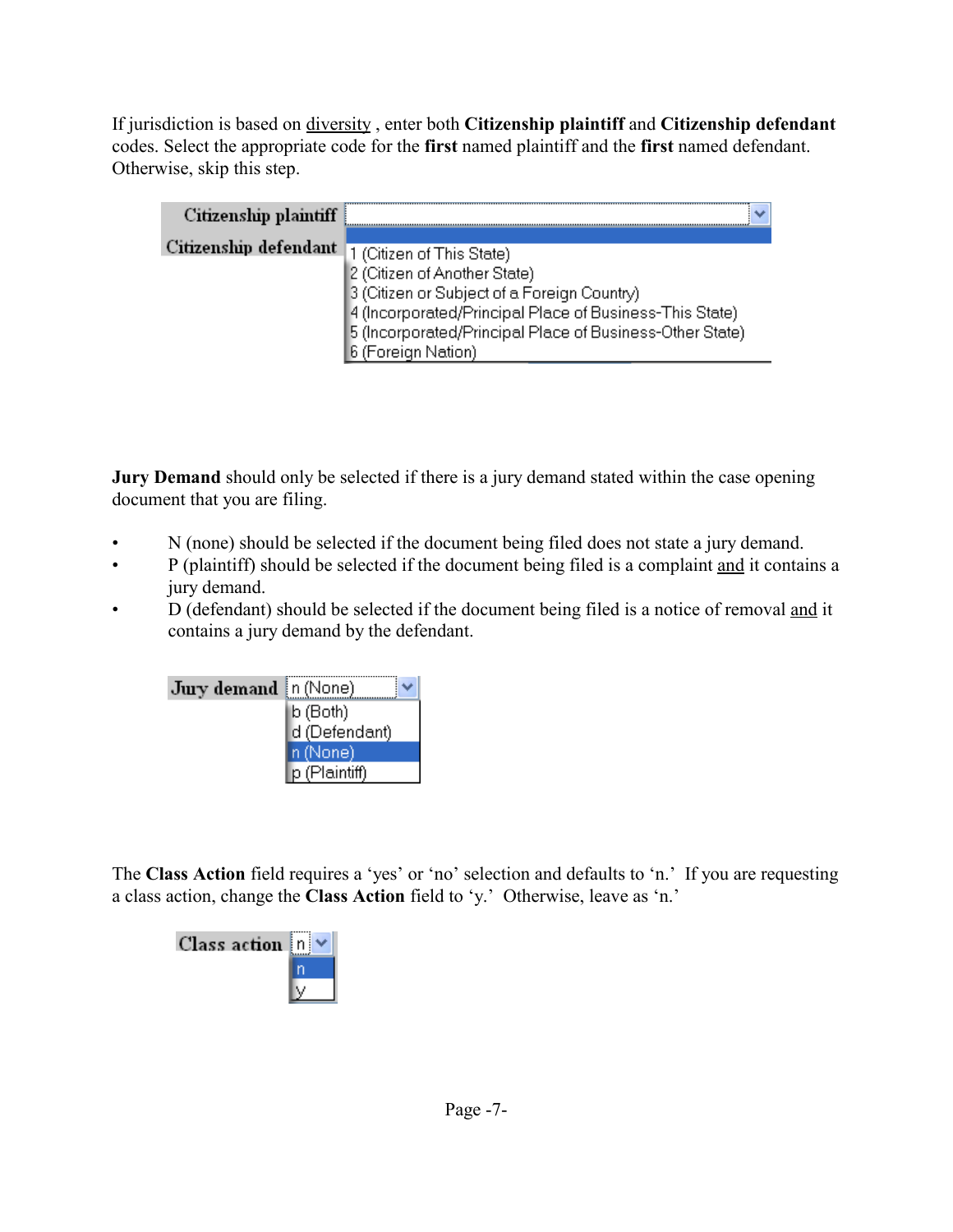If a specific dollar amount is demanded in the complaint, that number should be rounded to the nearest thousand and entered in the **Demand** box. For example, \$500,000 would be entered as 500; \$98, 370 would be entered as 98; and \$131,900 would be entered as 132.

Demand (\$000)

In the **County** box, select the parish of residence of the **first named plaintiff**. Review the original complaint, or if filing a notice of removal, the state court complaint, to locate this information. The parishes are listed in alphabetical order. The default is set to Orleans and should be changed if applicable.

- If the plaintiff resides outside the state of Louisiana, select Out of State.
- If the plaintiff is a resident of another country, select Out of Country.
- If the United States is the plaintiff, enter the parish of the first named defendant.

| County | ∥Orleans        |
|--------|-----------------|
|        | lberia          |
|        | lberville       |
|        | Uackson         |
|        | Uefferson       |
|        | Jefferson Davis |
|        | Lafayette       |
|        | Lafourche       |
|        | La Salle        |
|        | Lincoln         |
|        | Livingston      |
|        | Madison         |
|        | Morehouse       |
|        | Nachitoches     |

Verify that all information entered on this screen is correct. When you click the **Next** button, the ECF system will verify the accuracy of the jurisdiction, cause of action, and nature of suit combination. If an invalid combination is selected, an error message will appear. Click the **Next** button to continue.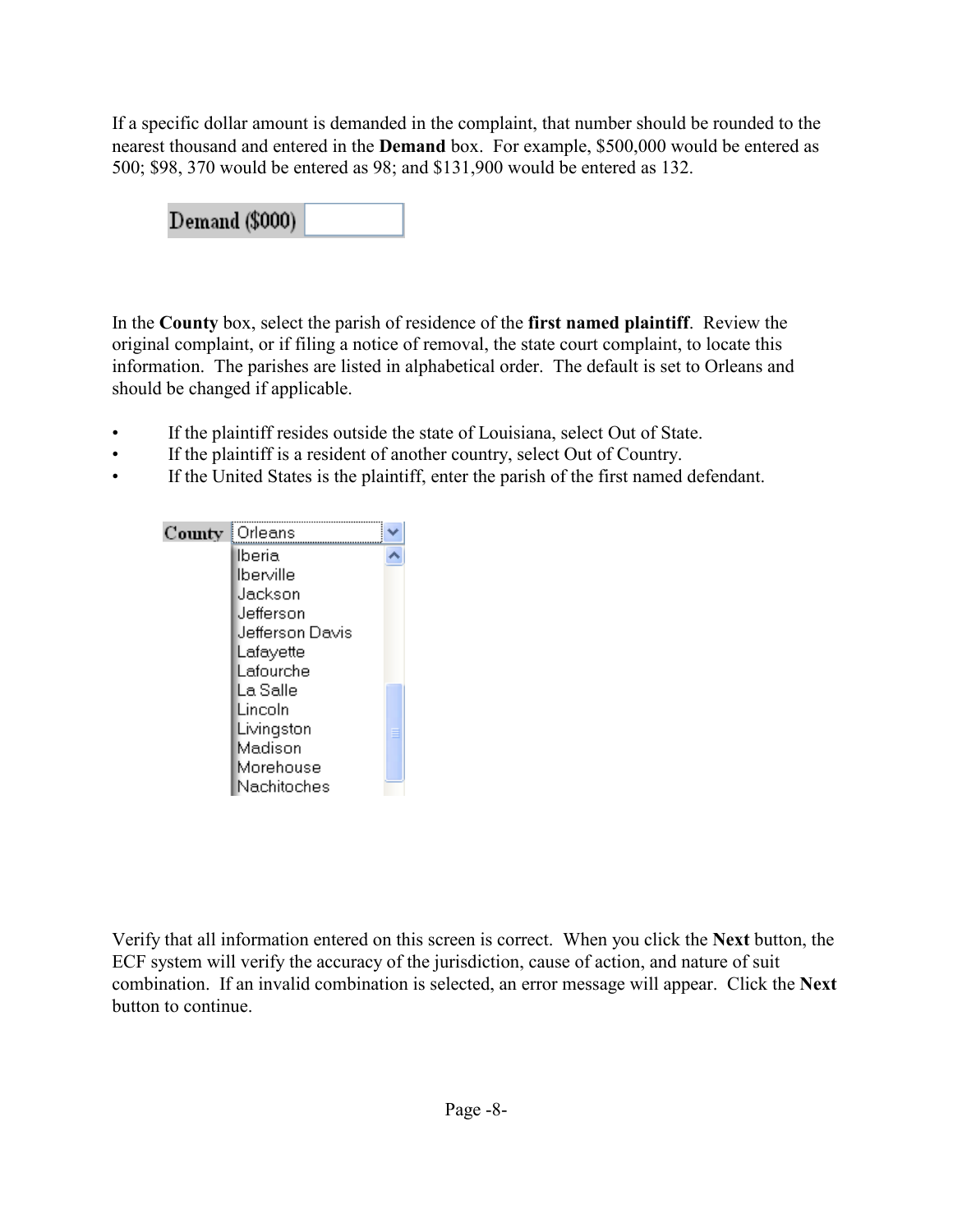#### **D. Adding Party Information**

You are about to add parties to your case. It is extremely important to adhere to the court's **Guidelines for Adding Parties**. To view complete instructions for adding parties, click on the hyperlink to the guidelines. The most important steps to follow are noted on the screen. After reading this screen and reviewing the guidelines, click the **Next** button to continue.

| <b>Open a Civil Case</b>                                                                                                                                                                                                                              |
|-------------------------------------------------------------------------------------------------------------------------------------------------------------------------------------------------------------------------------------------------------|
| You are about to add parties to your case. It is extremely important to adhere to the court's Guidelines for Adding Parties                                                                                                                           |
| * Conduct a thorough search for a matching name before adding a new name to the database.<br>* Select the appropriate party role (Plaintiff or Defendant)<br>* Do NOT add or amend any title, address, phone number or fax information for the party. |
| * Be sure to enter ALL parties in your lawsuit before clicking the Create Case button.<br>Next<br>Clear                                                                                                                                               |

The **Search for a Party** screen appears. The left partition contains the controls to **Add New Party** and **Create Case**. You will search and edit party information on the right side of the screen. Once parties are added, the participants will be displayed in a "tree" with add, edit and delete icons. Since no participants exist for this new case, the tree is empty as shown below.

| <b>Open a Civil Case</b>                                          |                                                                                                 |
|-------------------------------------------------------------------|-------------------------------------------------------------------------------------------------|
| <b>Create Case</b><br>Add New Party<br>Expand All<br>Collapse All | Search for a party<br><b>First Name</b><br>Middle Name<br><b>Last / Business Name</b><br>Search |

You will loop through the process adding all plaintiffs first and then all defendants.

For each party you must first conduct a party name search of the database. If the party has previously been involved in litigation in this district, the name will already exist in the ECF database. To minimize the number of duplicate names in the database, it is best to search for and use an existing name, rather than automatically creating a new party.

Always start with a broad search and narrow it down by entering more of the party name if the results are too voluminous.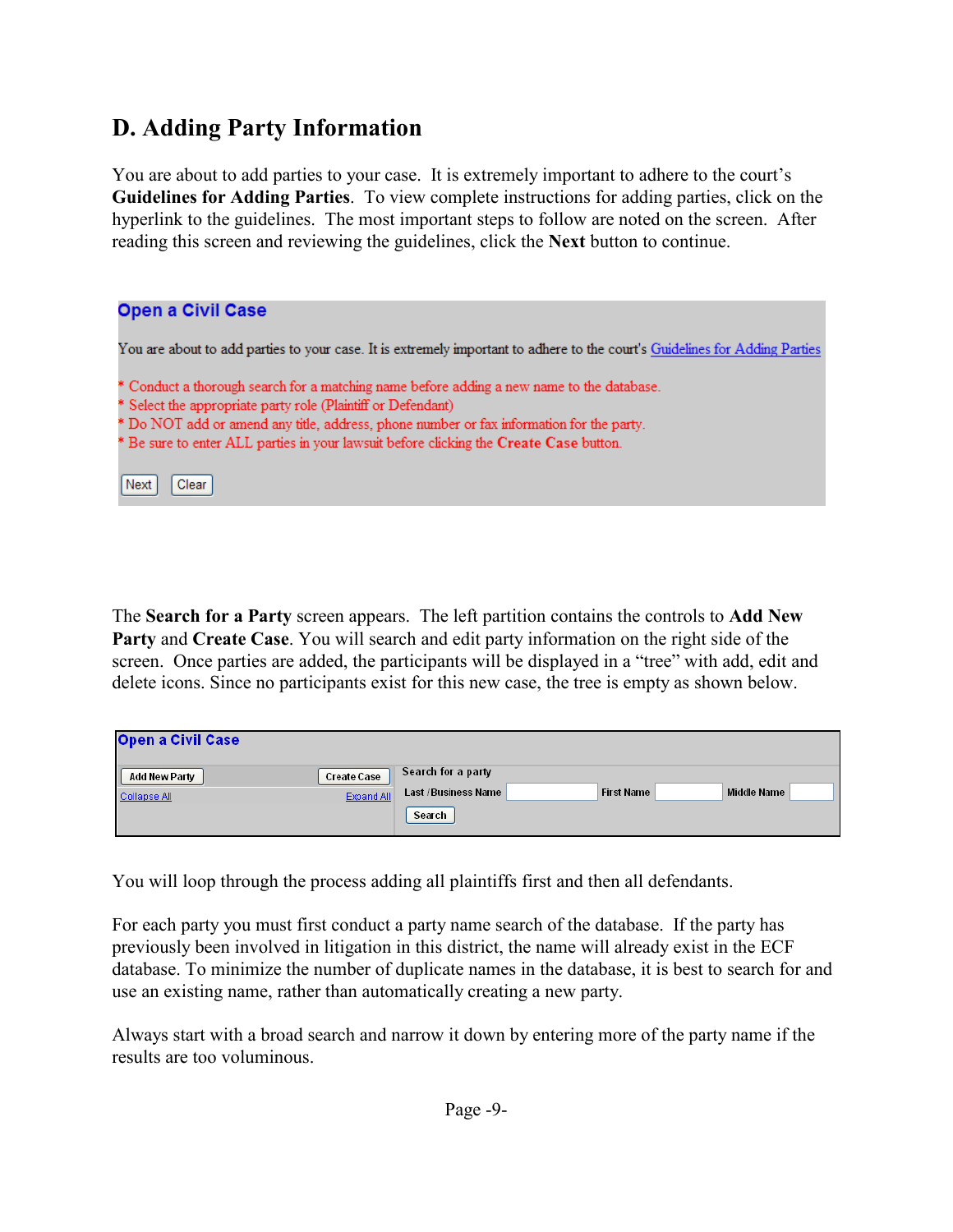#### **Party Name Search Hints**:

- You must enter at least two consecutive letters or characters of a party's name.
- The search is not case sensitive. For example, you can enter Smith or smith.
- The name may have been abbreviated when it was added to the database, especially state names.
- A wild card (\*) is not required at the end of a search string. You can enter a wild card before the letters, if desired, to take the place of other letters. For example, you can enter "\*am" and find Bob Cunningham and Judy Amstutz but not Dick Armstrong since the letters are not consecutive.
- Try alternate searches if your first search is not successful. Be sure the name you are searching for is not already in the database before you add it.

Search individuals by entering the last name and the first initial of the party's first name.

| Search for a party         |  |              |  |             |  |  |
|----------------------------|--|--------------|--|-------------|--|--|
| Last/Business Name Lincoln |  | First Name A |  | Middle Name |  |  |
| Search   <br>Clear         |  |              |  |             |  |  |

Search for businesses by entering the first word of the name (with the exception of 'A' or 'The'). For example, the name The Home Depot is entered as Home Depot. After entering the party name as instructed, click **Search**.

| Search for a party i                 |                   |             |  |
|--------------------------------------|-------------------|-------------|--|
| <b>Last/Business Name Presidents</b> | <b>First Name</b> | Middle Name |  |
| Search<br>Clear                      |                   |             |  |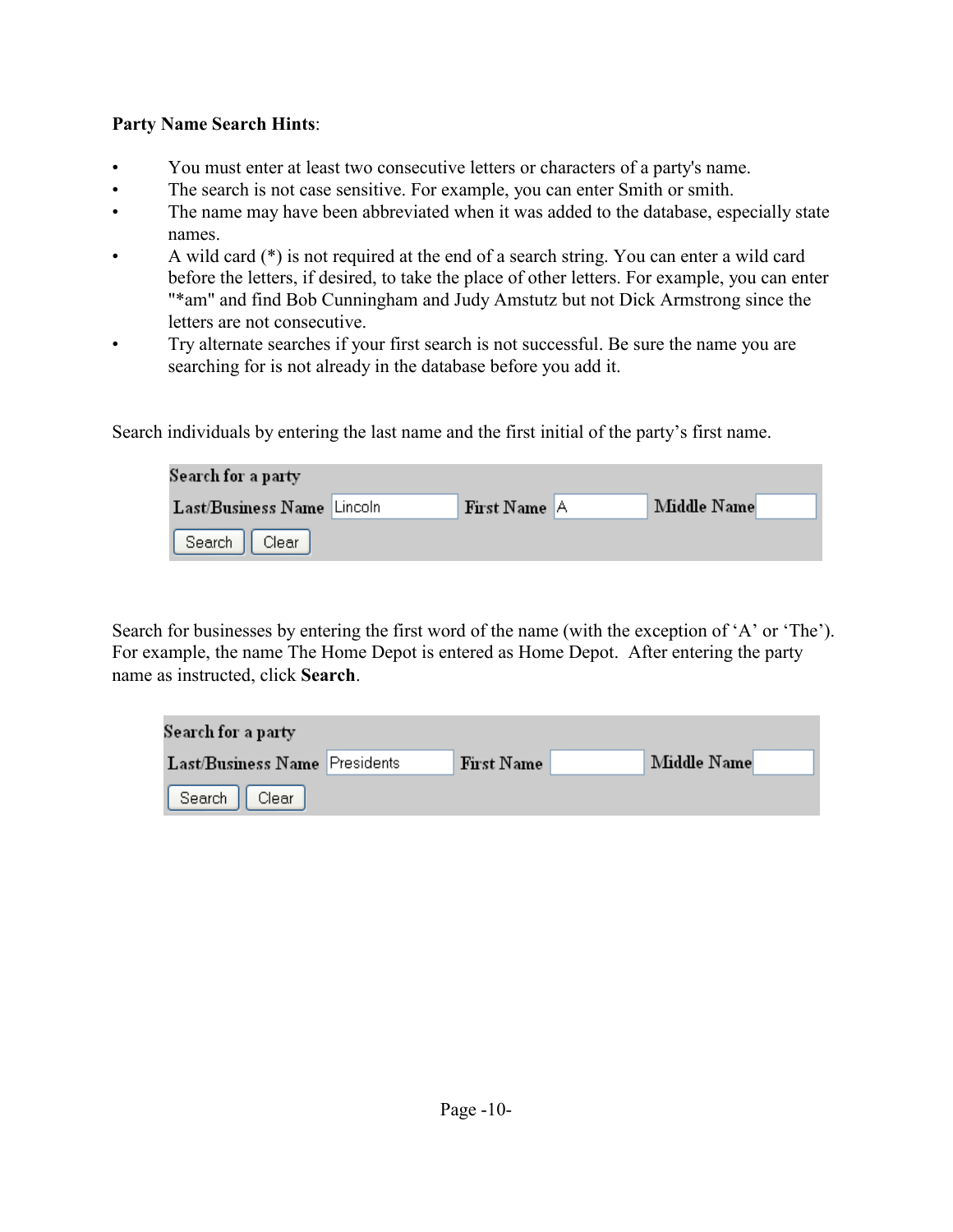If the search results display a name that is a match to the party, click on it to highlight the name and then click on the **Select party** button.

| <b>Open a Civil Case</b> |                    |                                                                            |
|--------------------------|--------------------|----------------------------------------------------------------------------|
| <b>Add New Party</b>     | <b>Create Case</b> | Search for a party                                                         |
| <b>Collapse All</b>      | Expand All         | Last / Business Name Presidents<br><b>First Name</b><br><b>Middle Name</b> |
|                          |                    | Search                                                                     |
|                          |                    | <b>Search Results</b>                                                      |
|                          |                    | Presidents Corp                                                            |
|                          |                    | Presidents Corporation<br>Presidents Insurance Co LLC                      |
|                          |                    | <b>Create New Party</b><br><b>Select Party</b>                             |

If the search results do not find a name that matches the party to your case, you can try again or create a new party. To try again, modify the search criteria, or click the **Add New Party** button to clear the criteria. If the search returns no results, click the **Create new party** button.

| Open a Civil Case                    |                                         |                                                                                                                                                |                    |
|--------------------------------------|-----------------------------------------|------------------------------------------------------------------------------------------------------------------------------------------------|--------------------|
| <b>Add New Party</b><br>Collapse All | <b>Create Case</b><br><b>Expand All</b> | Search for a party<br><b>Last / Business Name</b><br><b>First Name</b><br>Search                                                               | <b>Middle Name</b> |
|                                      |                                         | <b>Search Results</b><br><b>Select Party</b><br><b>Create New Party</b><br>Search returned no results. Please try again or create a new party. |                    |

When creating a new party, be sure to add the complete name in the appropriate fields at the top of the screen. For individuals, fill out the first name, middle name, and generation (Jr, Sr, III) fields, if applicable. Do not enter the name in all caps. Do not use the Title field..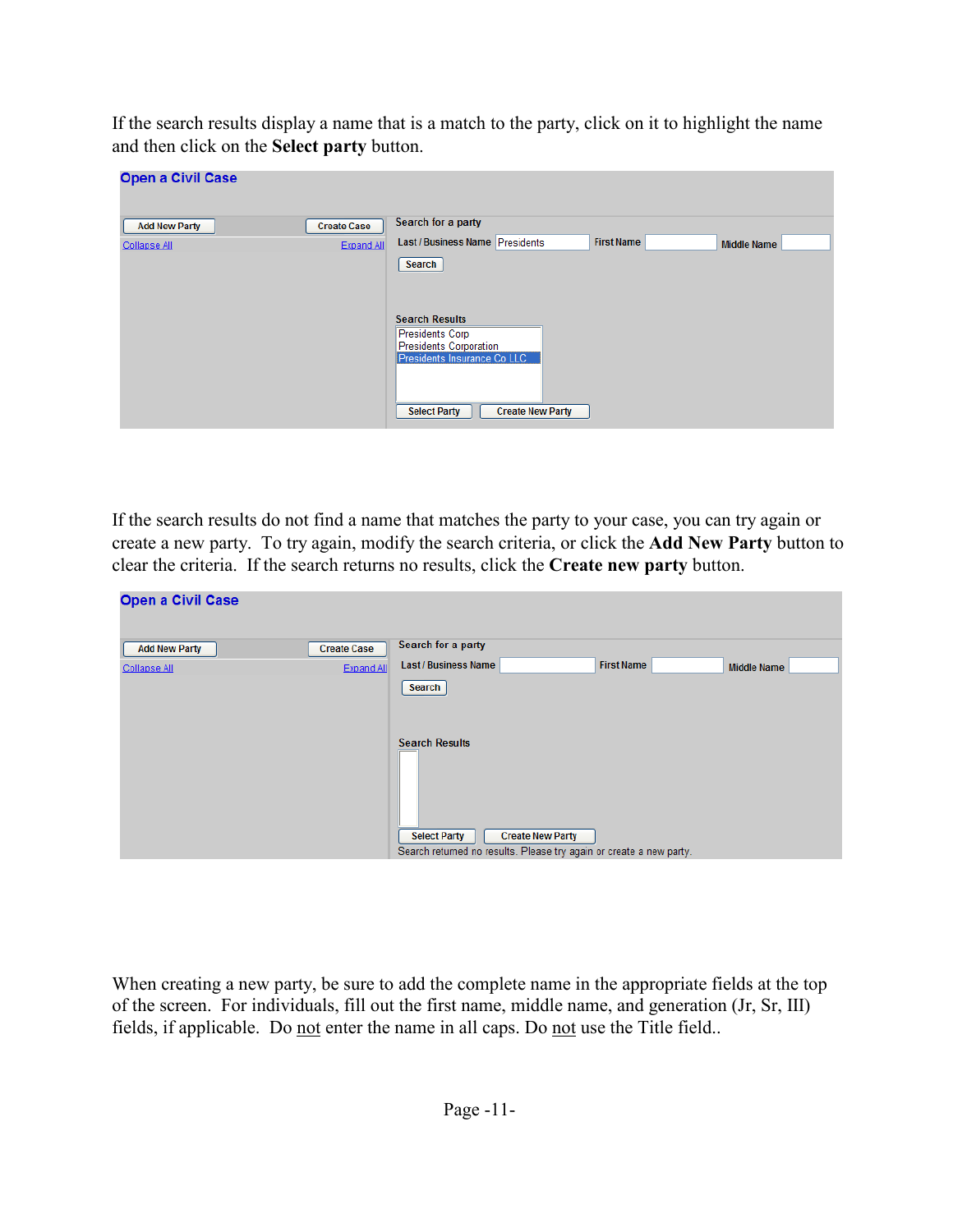Next, you must select a role type. Click in the **Role** field. The types are listed in alphabetical order. After locating the appropriate type, select it by clicking on it.

If you selected a party that has an address associated with it, please do NOT make any changes. This information does not appear on the docket sheet. You are looking for a name match, not a particular person. **Do NOT fill out address, phone, or fax fields for any party.** 

| Party Information  |                                                   |                                |                                   |
|--------------------|---------------------------------------------------|--------------------------------|-----------------------------------|
|                    | Last name Washington                              | First name R                   |                                   |
| Middle name        |                                                   | Generation                     |                                   |
| Title              |                                                   |                                |                                   |
| Role               | Plaintiff (pla:pty)                               | $\checkmark$<br>Pro se<br>  No | $\checkmark$                      |
| <b>Prisoner Id</b> |                                                   | Unit                           |                                   |
| Office             |                                                   |                                |                                   |
| Address 1          |                                                   |                                | Do not enter address, phone,      |
| Address 2          |                                                   |                                | or fax information for any party. |
| Address 3          |                                                   |                                |                                   |
| City               |                                                   | <b>State</b>                   | Zip                               |
| County             | ×                                                 | Country                        |                                   |
| Prison             | ㅅ<br>Not Associated with Prison<br>- Mei's office |                                |                                   |
|                    | Populate Prison Address Lines                     |                                |                                   |
| Phone              |                                                   | Fax                            |                                   |

If the party you are adding requires additional identifying information, enter it in the **Party text** field. For example, 'Individually and as surviving spouse,' or 'Individually and in his official capacity.'

The start date should remain as defaulted. Do not change the **Start date** field. .

Once these steps are completed, click the **Add Party** button and the information will appear on the Left side of the screen.

| <b>Open a Civil Case</b>                                                                                |                             |                   |  |
|---------------------------------------------------------------------------------------------------------|-----------------------------|-------------------|--|
| <b>Create Case</b><br><b>Add New Party</b>                                                              | Search for a party          |                   |  |
| Expand All<br>Collapse All                                                                              | <b>Last / Business Name</b> | <b>First Name</b> |  |
| □ Abraham Lincoln, Sr pla / ※<br>Alias <sup>6</sup><br>Corporate Parent or other affiliate <sup>8</sup> | Search                      |                   |  |
| Attorney <sup>1</sup> 8                                                                                 |                             |                   |  |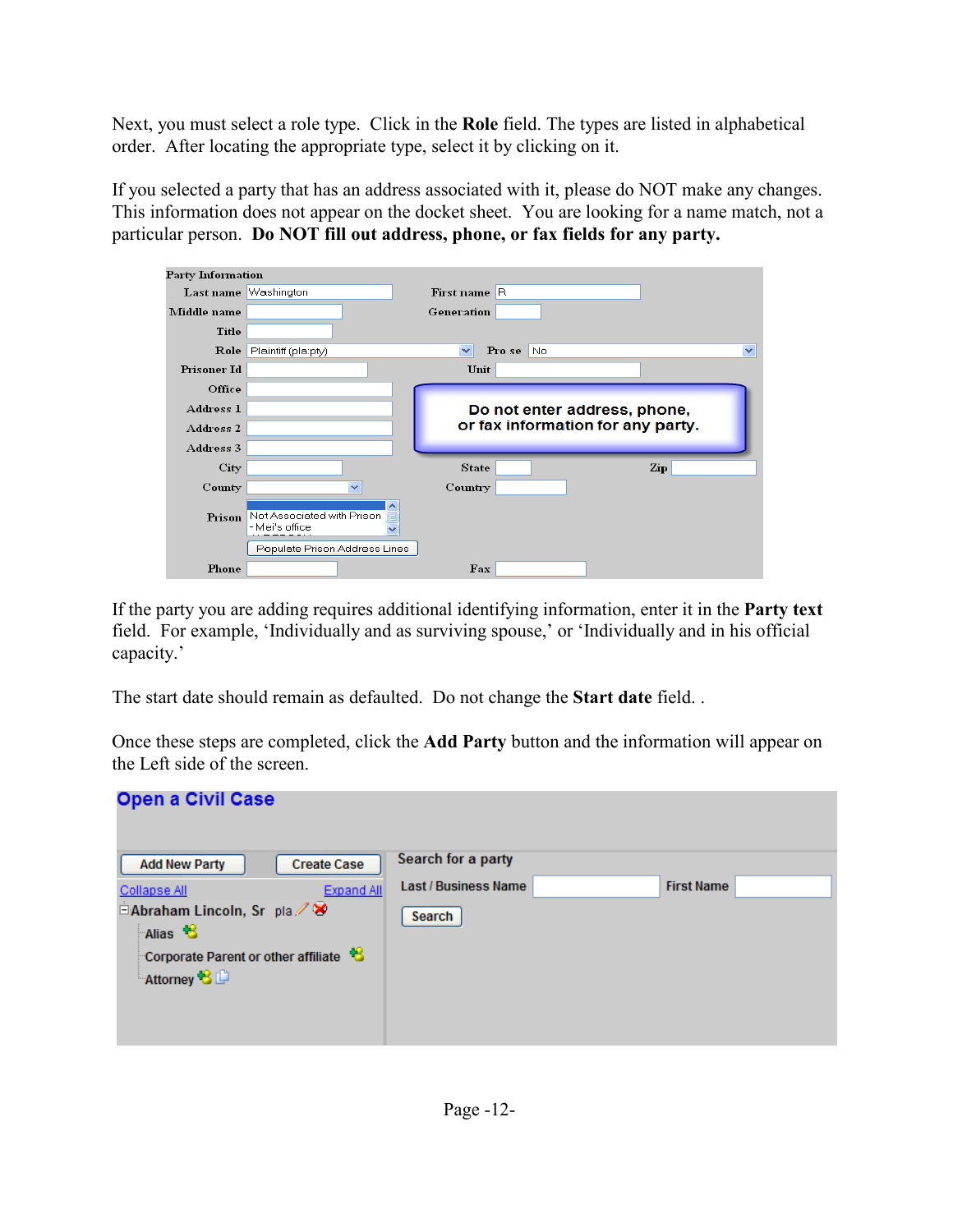#### **E. Entering an Alias**

If a party has an alias that is identified in the document, (i.e. dba, aka) click the **plus sign icon adjacent to Alias**. Search for the alias name the same way all parties are searched.

| <b>Open a Civil Case</b>                                                                                                                                                                                                           |                                                                                      |
|------------------------------------------------------------------------------------------------------------------------------------------------------------------------------------------------------------------------------------|--------------------------------------------------------------------------------------|
| <b>Create Case</b><br><b>Add New Party</b><br><b>Collapse All</b><br>Expand All<br><b>EAbraham Lincoln, Sr</b> pla / <b>×</b><br>Alias <sup>8</sup><br>Corporate Parent or other affiliate <sup>8</sup><br>Attorney <sup>1</sup> 8 | Search for an alias for Abraham Lincoln, Sr<br><b>Last / Business Name</b><br>Search |

Search results are displayed. If the search results display a name that is a match to the party, click on it to highlight the name and then click on the **Select Alias** button. If the search results do not find a name that matches the party to your case, click the **Create new alias** button.

| <b>Open a Civil Case</b>                       |                                                |
|------------------------------------------------|------------------------------------------------|
|                                                |                                                |
|                                                |                                                |
| <b>Create Case</b><br><b>Add New Party</b>     | Search for an alias for Abraham Lincoln, Sr    |
| Collapse All<br><b>Expand All</b>              |                                                |
| <b>EAbraham Lincoln, Sr</b> pla 2 <sup>8</sup> | Last / Business Name<br><b>Ilincoln</b>        |
| Alias <sup>8</sup>                             | Search                                         |
| Corporate Parent or other affiliate            |                                                |
| <sup>18</sup> Attorney <sup>18</sup>           |                                                |
|                                                |                                                |
|                                                | <b>Search Results</b>                          |
|                                                | Lincoln, Abe                                   |
|                                                | Lincoln, Abraham                               |
|                                                | Lincoln, Abraham, Sr                           |
|                                                |                                                |
|                                                |                                                |
|                                                |                                                |
|                                                | <b>Select Alias</b><br><b>Create New Alias</b> |
|                                                |                                                |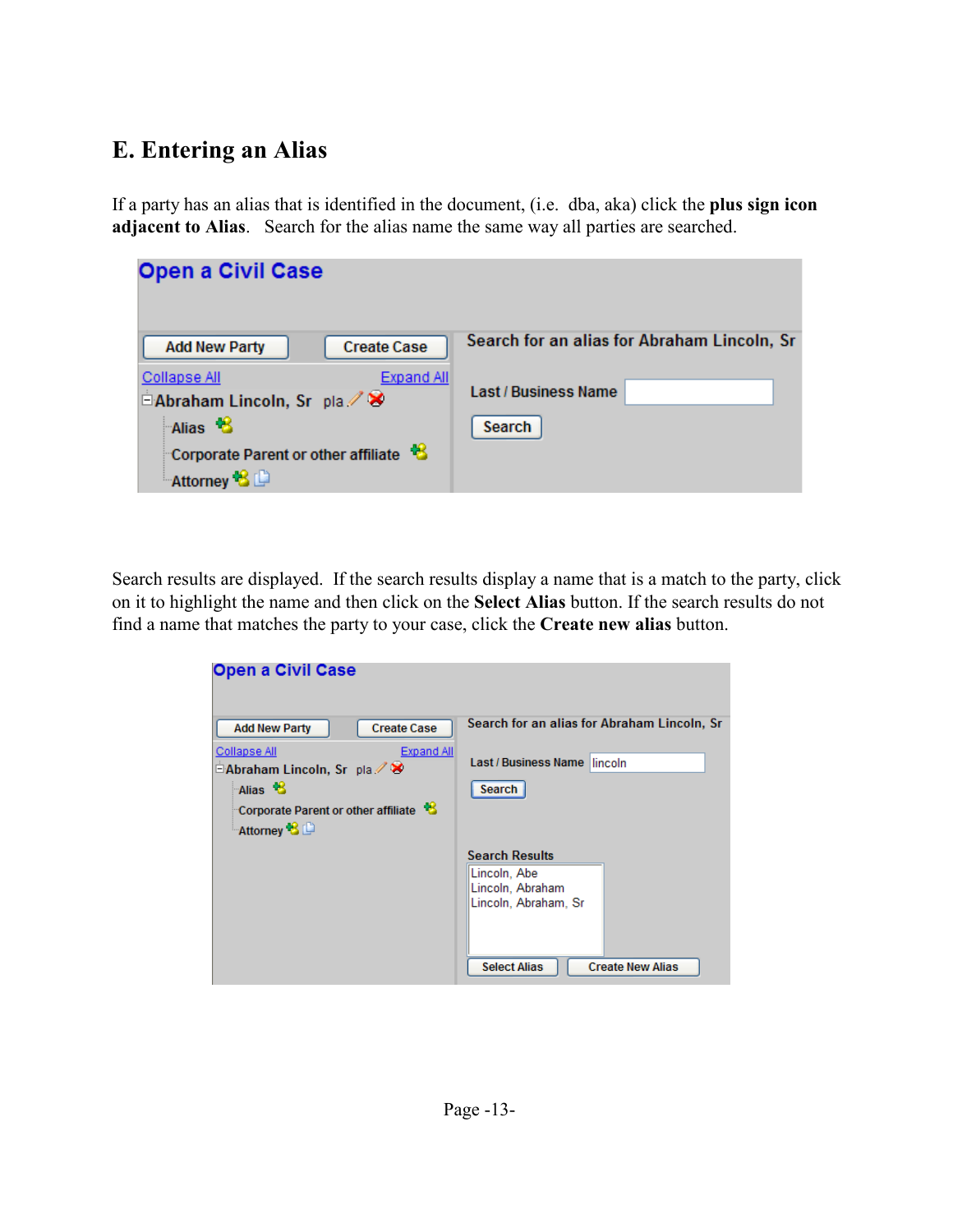After either selecting a matching name or creating a new name, either complete the rest of the name or verify the name on the **Alias Information** screen. Next, select the alias type by clicking on the **Type** field.

Choose the appropriate type:

| (agent of, one acts for another)                     |
|------------------------------------------------------|
| (also known as)                                      |
| (doing business as)                                  |
| (formerly doing business as)                         |
| (formally known as)                                  |
| (born - placed before a married woman's maiden name) |
| (on behalf of)                                       |
| (an alias of a role not otherwise listed)            |
| (real property in interest)                          |
| (trading as)                                         |
|                                                      |

#### unkn (unknown)

#### **Open a Civil Case**

The start date should remain as defaulted. Do not change the **Start date** field.

After completing the Alias Information screen, click the **Add alias** button. If you have an additional alias for this party, begin another search.

Do not add a corporate parent or other affiliate at this time. You will add these, if necessary, when docketing a Statement of Corporate Disclosure.

Click the **Add New Party** button to return to the **Search for a Party** screen. Complete the same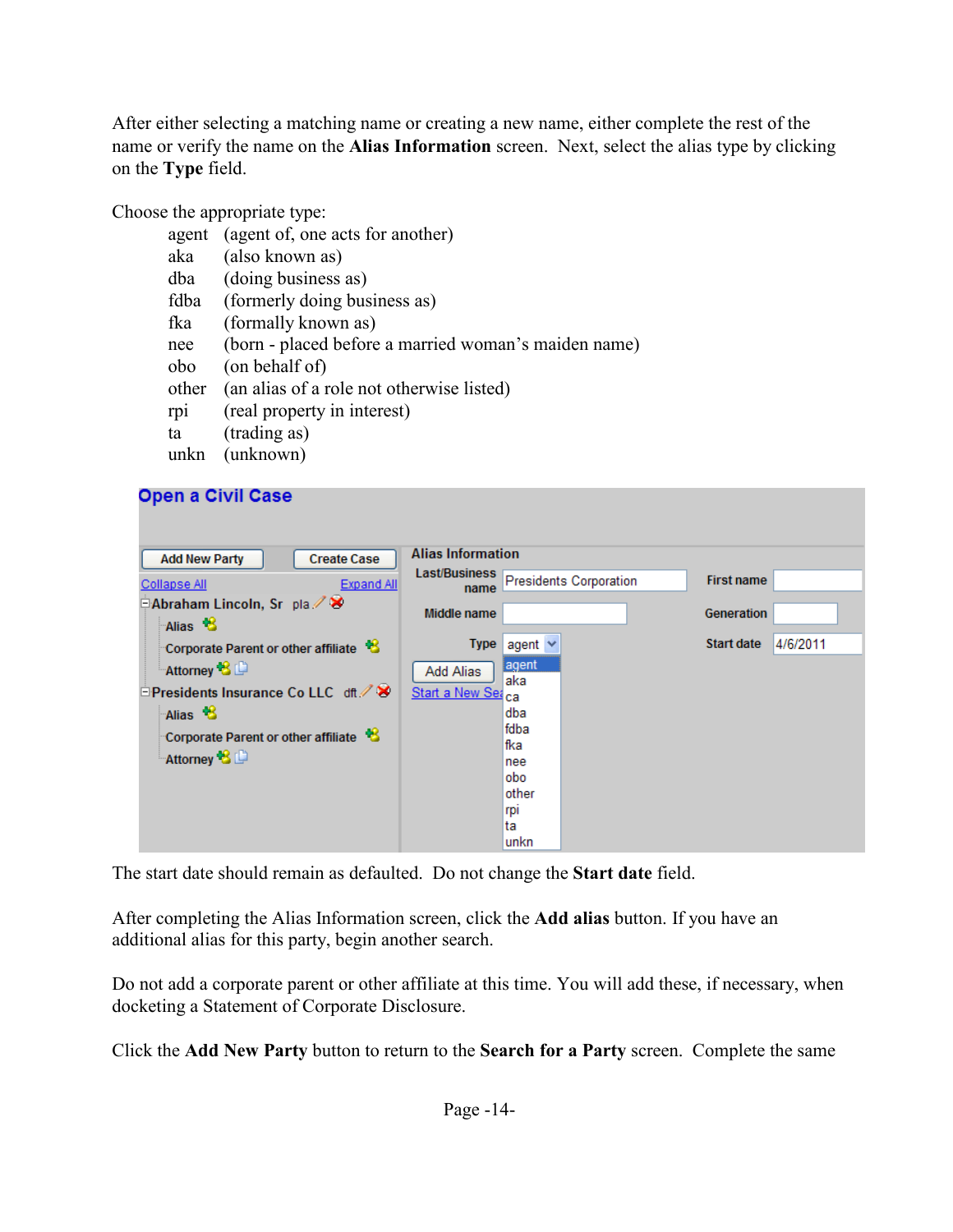steps outlined above to add all other parties to the case. Be careful to select the appropriate role for each party (i.e. plaintiff, defendant). After adding **ALL** parties to the case, click the **Create Case** button. A confirmation message appears: *Case will be created. Proceed?* By clicking **Yes**, the case will be created.

NOTE: If you click the browser **Back** button from the participant processing screen, and then click the browser Forward button without making any changes on the previous screen, then the participants will remain in the participant tree, and you can continue to add and modify participants and then click the **Create Case**. If you click the **Back** button, then makes changes on the previous screen (e.g., the case information screen), and click the **Next** button from that previous screen, then the participant tree will be blank and you will have to start adding participants from scratch.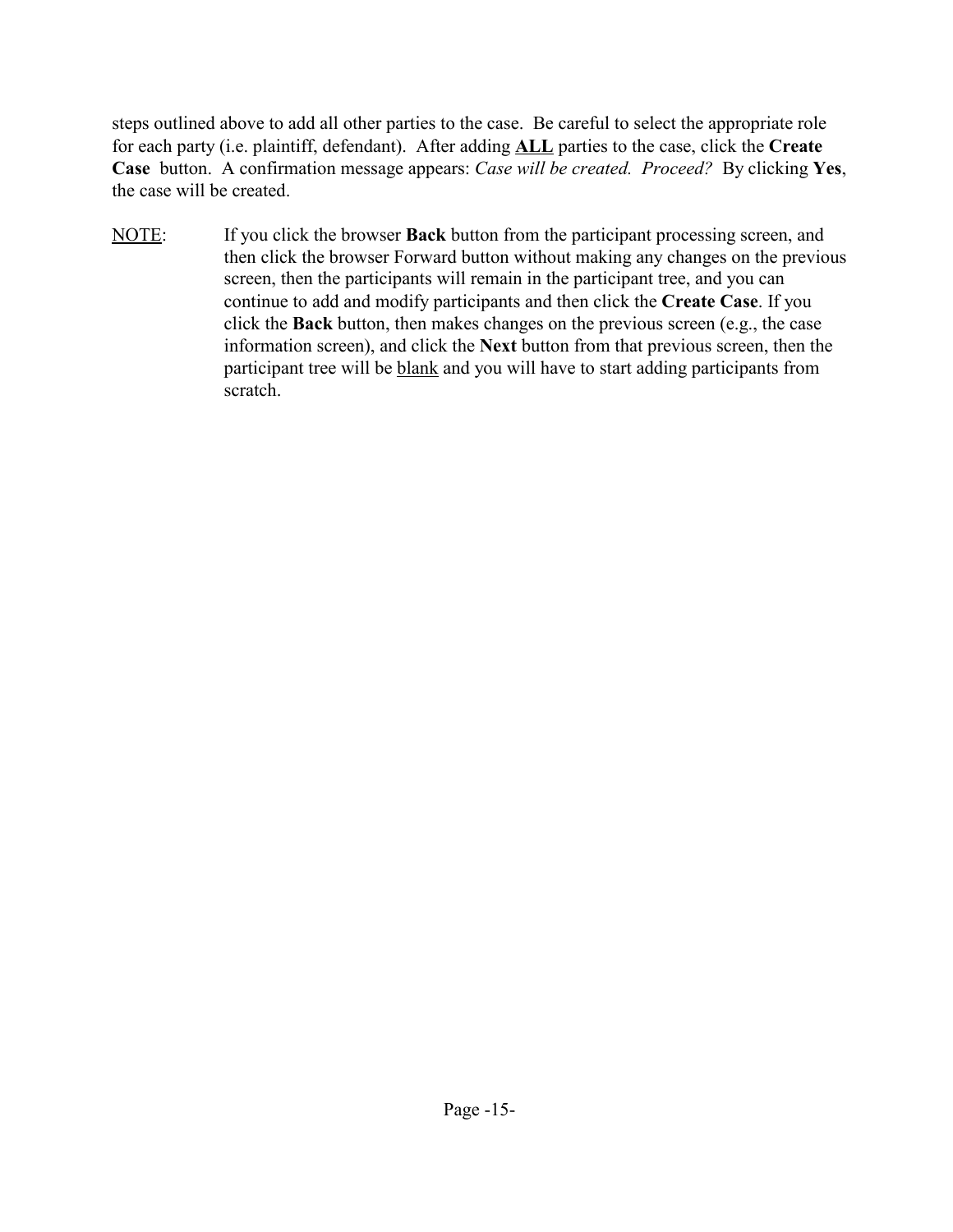## **F. Filing a Complaint**

Once the **Create Case** button is clicked, the case number will be assigned.

You have just completed Phase 1 of the case opening process. The case shell consisting of the civil cover sheet information and party information is now complete. Please make a note of the case number for future reference.

**WARNING**: **Even though your case number has been assigned, you are not finished the case opening process. The case opening process is incomplete until you docket your complaint or other initiating document and pay any required filing fee. The case initiating document must be filed the same day the case is opened.** 

You may not use the browser back button to make corrections or additions. If you did not add all parties to the case before the case number was assigned, you may add additional parties in the next step when filing the complaint, or other initiating document.

| <b>Open a Civil Case</b>                                                                                                         |
|----------------------------------------------------------------------------------------------------------------------------------|
| WARNING: You have not completed filing your new case.<br>Docket your initiating document by clicking on Docket Lead Event below. |
| Case Number 11-12 has been opened. Please make note of this case number at this time.                                            |
| Docket Lead Event                                                                                                                |

Click on the **Docket Lead Event** hyperlink to file the complaint or other initiating document. The case number is pre-filled for you since you clicked on the **Docket Lead Event** hyperlink. Click **Next** to continue.

| <b>Complaints and Other Initiating Documents</b> |
|--------------------------------------------------|
| <b>Civil Case Number</b>                         |
| $2:11-cv-12$                                     |
|                                                  |
| Clear <sup>1</sup><br>Next                       |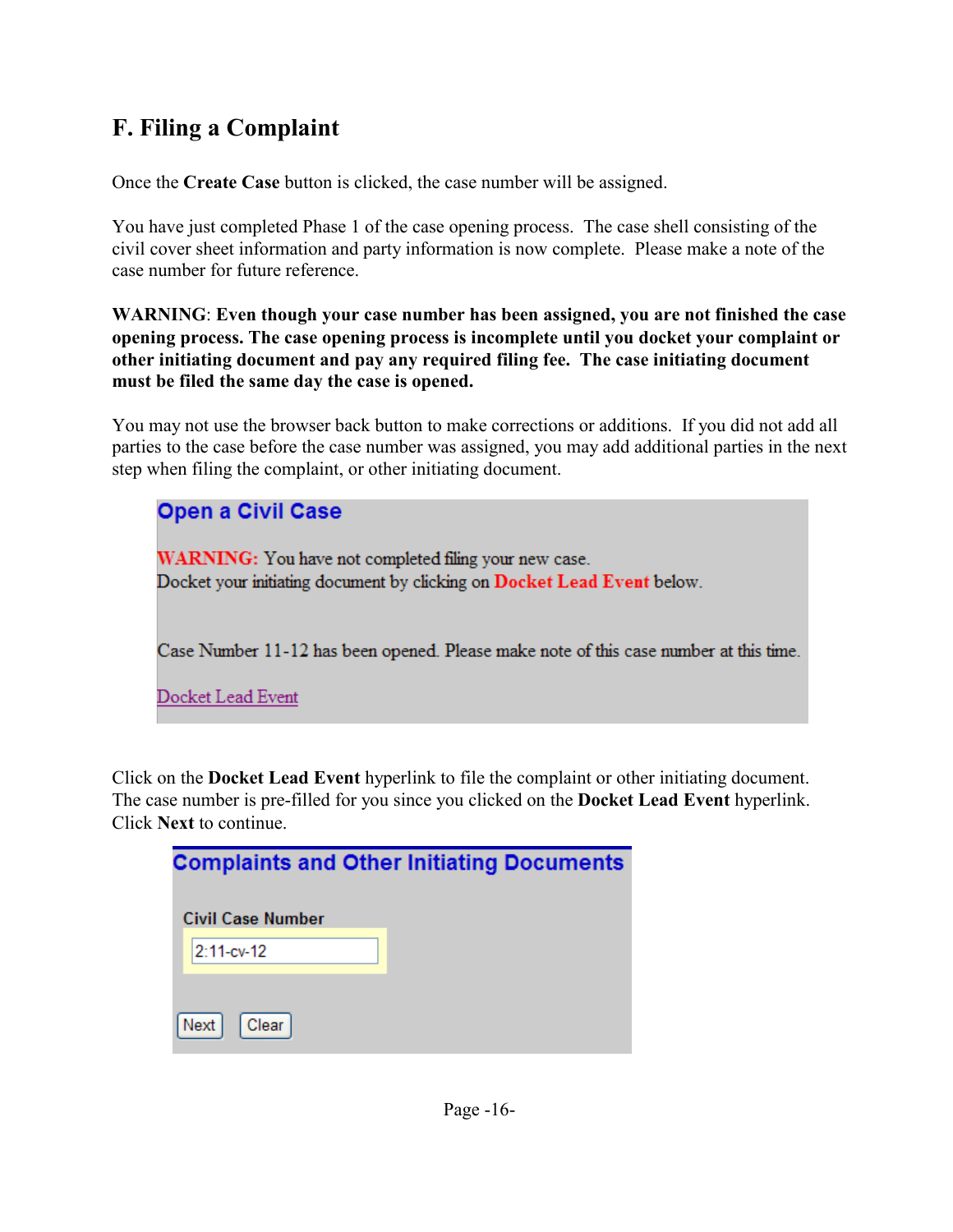The case title is displayed. Verify the case number and case title. Click **Next** to continue.

| <b>Complaints and Other Initiating Documents</b>     |
|------------------------------------------------------|
| 2:11-cv-00012 Lincoln v. Presidents Insurance Co LLC |
|                                                      |
| $Next  $ Clear                                       |

A list of possible initiating events appears. From the **Available Events** list, select the applicable initiating document event by clicking on it (e.g., Complaint, Notice of Removal). The selected event will appear in the **Selected Event** box. Click **Next.**

| Available Events (click to select an event)  | <b>Selected Event</b> |
|----------------------------------------------|-----------------------|
|                                              |                       |
| Complaint                                    | Complaint             |
| Notice of Removal                            |                       |
| Petition Pursuant to 28:2241                 |                       |
| Petition for Writ of Habeas Corpus (28:2254) |                       |
| Petition for Writ of Mandamus                |                       |
| Petition to Enforce IRS Summons              |                       |
| Petition to Perpetuate Testimony             |                       |
| Registration of Foreign Judgment             |                       |
| Clear<br>Next                                |                       |

Select the party **filing** the initiating document. If a complaint is being filed, the plaintiff would be selected here. For a Notice of Removal, you would select the defendant filing the removal. If there are multiple filers, you can select more than one party by holding down the [Ctrl] key while clicking each applicable filer. If you did not add all parties earlier in the case opening process, you may add them now by clicking on the **New Filer** button. Be sure to select the appropriate party role type. For assistance with entering party names, click on the link **Guidelines for Adding Parties**. Select the filer(s) and click **Next**.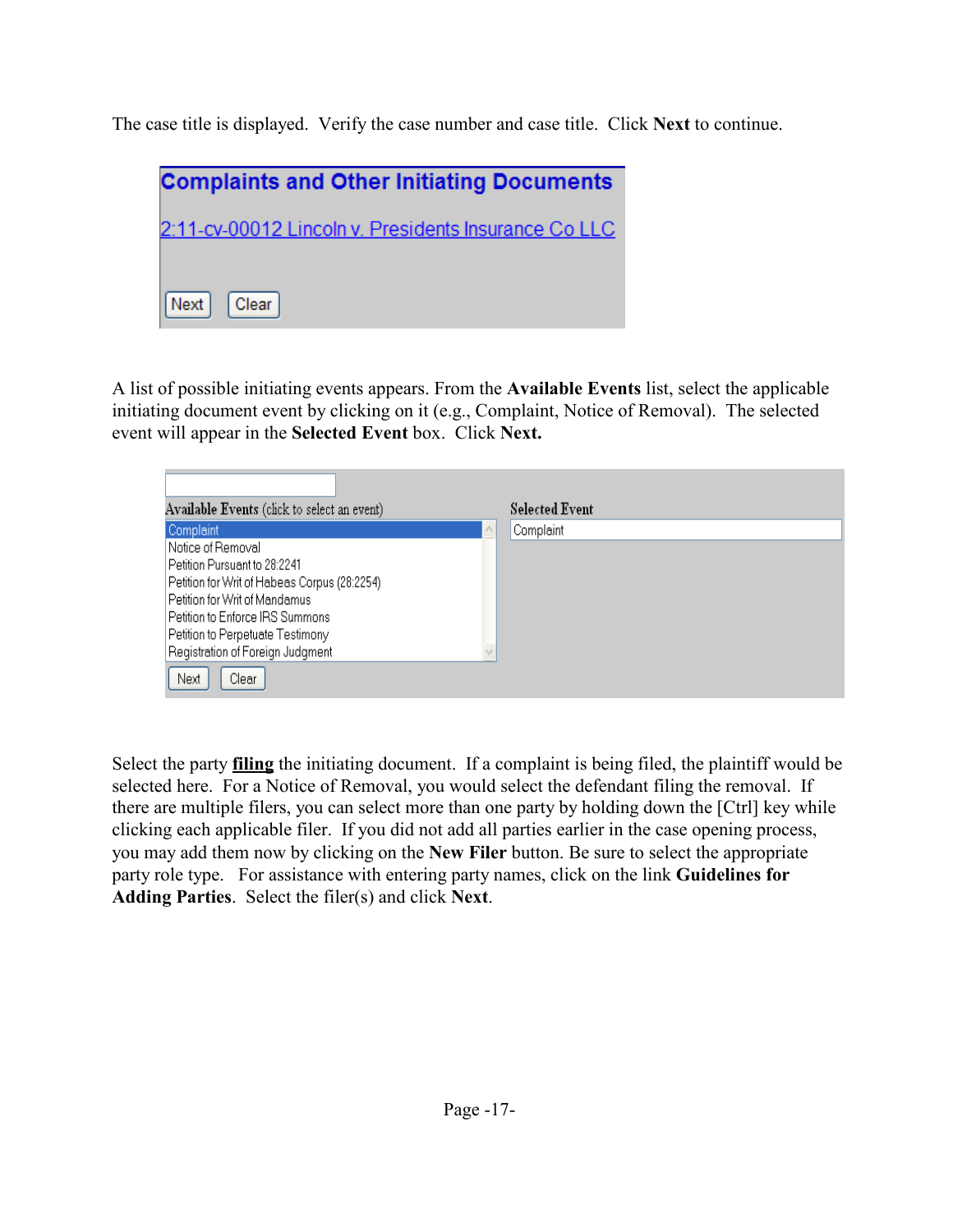After selecting the filer, an association between the attorney electronically filing the document and the party they represent is made. Since you are filing the complaint on behalf of the plaintiff, this association should be created. The box to the **left** of the name AND the **Notice** box are automatically checked. The **Lead** box should only be checked by the lead attorney. If you are performing the role of lead attorney, check the Lead box. If you are not the lead attorney, do not check the lead box. Additional attorneys listed on the document will be added by the Clerk's Office during their review. Click **Next**

| <b>Complaints and Other Initiating Documents</b>                                                                  |
|-------------------------------------------------------------------------------------------------------------------|
| 2:11-cv-00012 Lincoln v. Presidents Insurance Co LLC                                                              |
|                                                                                                                   |
| The following attorney/party associations do not exist for the above case(s).                                     |
| Please check the box on the left of the screen for associations which should be<br>created.                       |
| If the association should <i>not</i> be created, be sure the box is <i>unchecked</i>                              |
| $\Box$ Abraham Lincoln, Sr (ptypla) represented by Sue Attorney 2(aty) $\Box$ Lead $\Box$ Notice<br>Clear<br>Next |

You now need to select the party as to whom the filing is **against**. For both filing a Complaint or a Notice of Removal, select the defendant(s). Do not select any 'group' radio button. Click **Next**.

| <b>Complaints and Other Initiating Documents</b>     |                   |                                                                |                                                                   |
|------------------------------------------------------|-------------------|----------------------------------------------------------------|-------------------------------------------------------------------|
| 2:11-cv-00012 Lincoln v. Presidents Insurance Co LLC |                   |                                                                |                                                                   |
| <b>Pick Party</b>                                    |                   | Please select the party that this filing is against.           |                                                                   |
| Collapse All                                         | <b>Expand All</b> |                                                                |                                                                   |
| ⊞ <b>Abraham Lincoln, Sr</b> pla                     |                   | <b>Select the Party:</b><br><b>OR</b>                          | Select a Group:                                                   |
| <b>EPresidents Insurance Co LLC</b> dft              |                   | Lincoln, Abraham Sr [pla]<br>Presidents Insurance Co LLC [dft] | ⊙ No Group<br>All Defendants<br>O All Plaintiffs<br>O All Parties |
|                                                      |                   | Clear<br><b>New Party</b><br><b>Next</b>                       |                                                                   |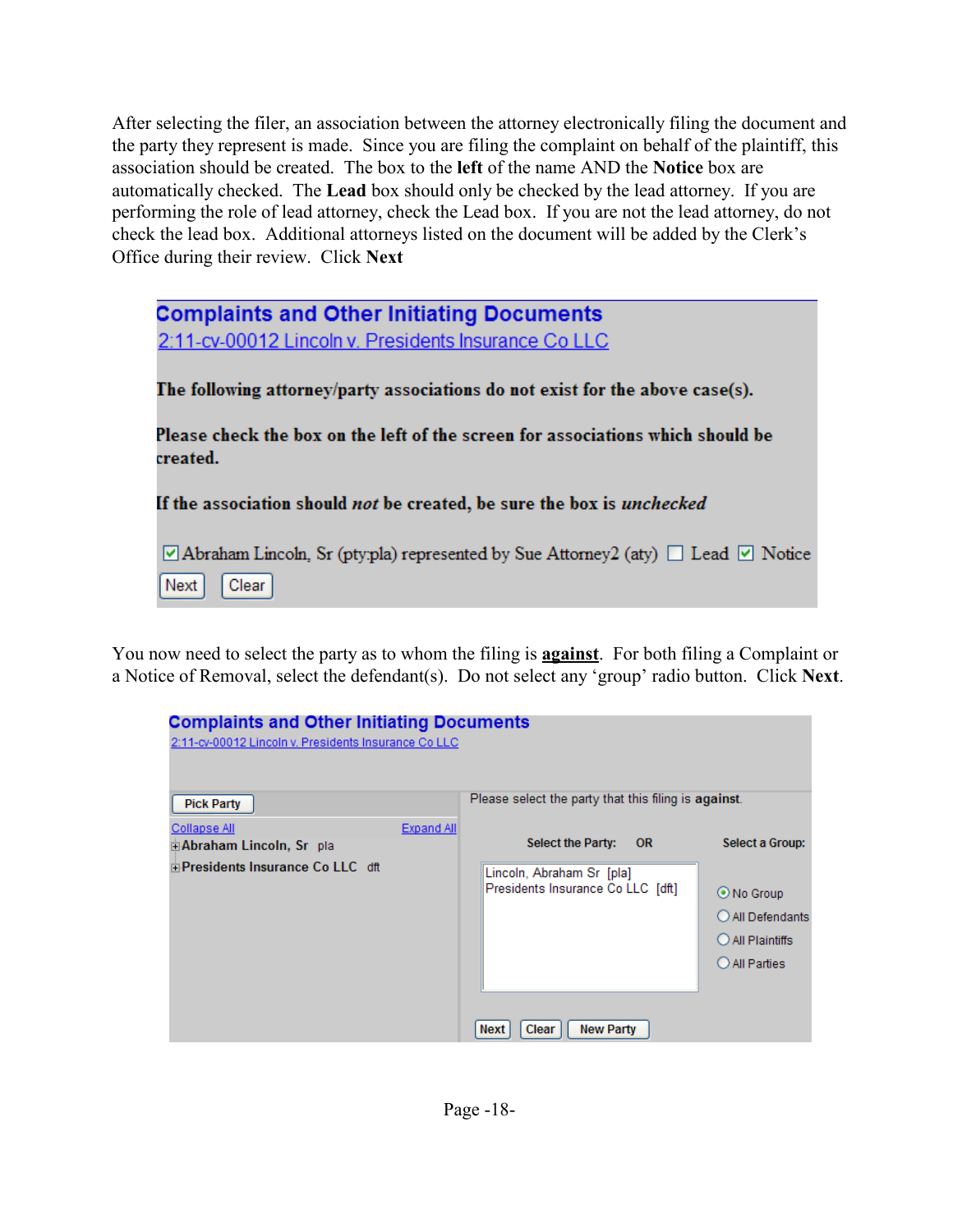At this point, you need to browse and find the PDF document of the complaint. Click the **Main Document Browse** button .

| <b>Complaints and Other Initiating Documents</b><br>2:11-cv-00012 Lincoln v. Presidents Insurance Co LLC                                                                |          |                    |
|-------------------------------------------------------------------------------------------------------------------------------------------------------------------------|----------|--------------------|
| <b>ATTACHMENTS REQUIRED:</b><br>(1) Civil Cover Sheet, and<br>(2) If you are requesting that Summons be issued, file the completed Summons as an additional attachment. |          |                    |
| For attachments, describe the document using the Category list, the Description box, or both.<br>Select the pdf document and any attachments.<br><b>Main Document</b>   |          |                    |
| Browse<br><b>Attachments</b>                                                                                                                                            | Category | <b>Description</b> |
| ı<br>Browse                                                                                                                                                             |          | $\checkmark$       |
| Clear<br>Next                                                                                                                                                           |          |                    |

A pop-up box will appear. Navigate to the appropriate folder containing the PDF document(s) you wish to file. Right-click on the initiating document and select the option to open the document in Adobe Acrobat. This allows you to preview the document to ensure you have selected the correct file. (Remember, once submitted, a document cannot be edited.) Select **Open with Acrobat** to verify you have selected the correct document.

| <b>File Upload</b> |                                                                                                     |                                                            |                |
|--------------------|-----------------------------------------------------------------------------------------------------|------------------------------------------------------------|----------------|
| Look in:           | Test                                                                                                | $\bullet$ $\bullet$ $\circ$ $\circ$ $\circ$<br>×.          |                |
| My Recent          | 011809.test.CivilCoverSheet.pdf<br>011809.test.Complaint.g<br>$\mathbb{R}$ 011809, test, Summons, p | Select                                                     |                |
| Documents          |                                                                                                     | Open with Acrobat 8<br>Print                               |                |
| Desktop            |                                                                                                     | the Combine supported files in Acrobat<br>Scan for Viruses |                |
|                    |                                                                                                     | N NetWare Copy                                             |                |
| My Documents       |                                                                                                     | Open With                                                  |                |
| My Computer        |                                                                                                     | Send To<br>Cut<br>Copy                                     |                |
|                    |                                                                                                     | Create Shortcut<br>Delete                                  |                |
|                    | 011809<br>File name:                                                                                | Rename                                                     | Open<br>Cancel |
| My Network         | Files of type:<br>All Files                                                                         | Properties                                                 |                |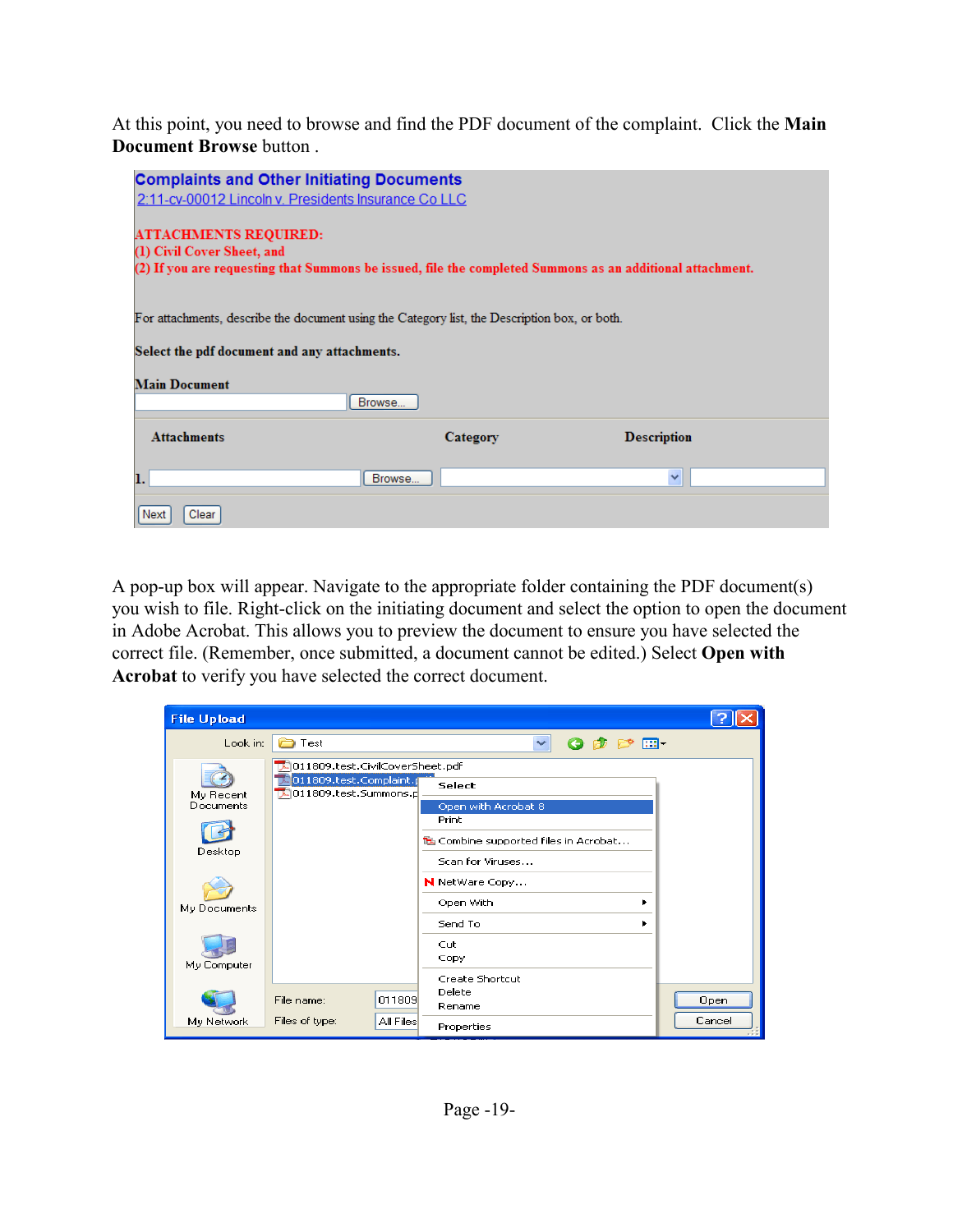After verifying you have selected the correct PDF document, close the Adobe Acrobat Reader, and then click **Open** to accept the PDF for filing.

| <b>File Upload</b>     |                                                                                           |                           |              |                     |              |         |        |
|------------------------|-------------------------------------------------------------------------------------------|---------------------------|--------------|---------------------|--------------|---------|--------|
| Look in:               | Test                                                                                      |                           | $\checkmark$ | $\bullet$ $\bullet$ |              | . pr m− |        |
| My Recent<br>Documents | 011809.test.CivilCoverSheet.pdf<br>011809.test.Complaint.pdf<br>13011809.test.Summons.pdf |                           |              |                     |              |         |        |
| Desktop                |                                                                                           |                           |              |                     |              |         |        |
| My Documents           |                                                                                           |                           |              |                     |              |         |        |
| My Computer            |                                                                                           |                           |              |                     |              |         |        |
|                        | File name:                                                                                | 011809.test.Complaint.pdf |              |                     | $\checkmark$ |         | Open   |
| My Network             | Files of type:                                                                            | All Files                 |              |                     | $\checkmark$ |         | Cancel |

The path to the chosen PDF file will appear in the **Filename** box.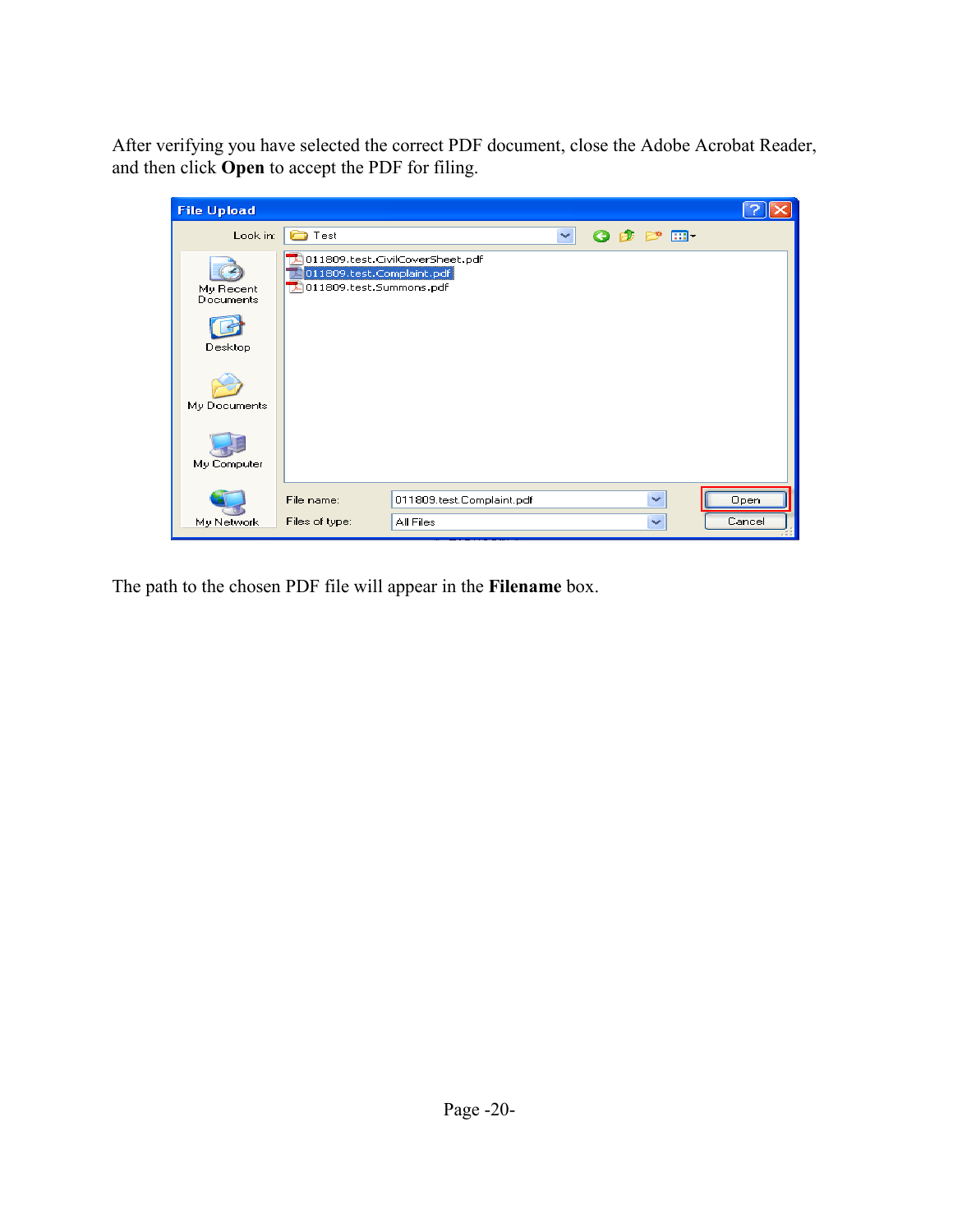Attachments to complaints should always include any exhibits, the civil cover sheet, and if service of the complaint is by summons, a completed summons for each defendant. If service of process is by waiver, pursuant to Rule 4(d) of the F.R.C.P., do not attach summons. This method of service must be stated on the last page of the complaint. Notices of Removal should have as attachments the applicable state court pleadings such as the original petition and any amendments, any service documents, answers, etc., and the civil cover sheet. Use the **Browse** button under **Attachments** to add these documents.

For each attachment, you will need to follow the same basic steps: browse to navigate to a previously saved PDF document; view the PDF document to verify it is the correct document; and select the PDF document to make it an attachment. A **category** or a **description** must be entered for each attachment. Click in the **Category** box. If the category from the drop-down list applies, select it. If you do not find a match, enter a description of the attachment in the **Description** field, but don't select both a category and a description. Repeat the process until all attachments have been added. When all of the required documents are attached, click **Next.**

| <b>Complaints and Other Initiating Documents</b><br>2:11-cv-00012 Lincoln v. Presidents Insurance Co LLC                                                                |                          |                    |        |
|-------------------------------------------------------------------------------------------------------------------------------------------------------------------------|--------------------------|--------------------|--------|
| <b>ATTACHMENTS REQUIRED:</b><br>(1) Civil Cover Sheet, and<br>(2) If you are requesting that Summons be issued, file the completed Summons as an additional attachment. |                          |                    |        |
| For attachments, describe the document using the Category list, the Description box, or both.                                                                           |                          |                    |        |
| Select the pdf document and any attachments.                                                                                                                            |                          |                    |        |
| <b>Main Document</b>                                                                                                                                                    |                          |                    |        |
| O:\Test\Lincoln complaint.pdf<br>Browse                                                                                                                                 |                          |                    |        |
| <b>Attachments</b>                                                                                                                                                      | Category                 | <b>Description</b> |        |
| 1. O:\Test\Lincoln Civil Cover Sheet.pdf<br>Browse                                                                                                                      | <b>Civil Cover Sheet</b> | v                  | Remove |
| 2. O:\Test\Lincoln Summons.pdf<br>Browse                                                                                                                                | Summons                  | $\checkmark$       | Remove |
| 3.<br>Browse                                                                                                                                                            |                          | v                  |        |
| Clear<br>Next                                                                                                                                                           |                          |                    |        |

The case title is displayed. Click **Next** to proceed to pay the filing fee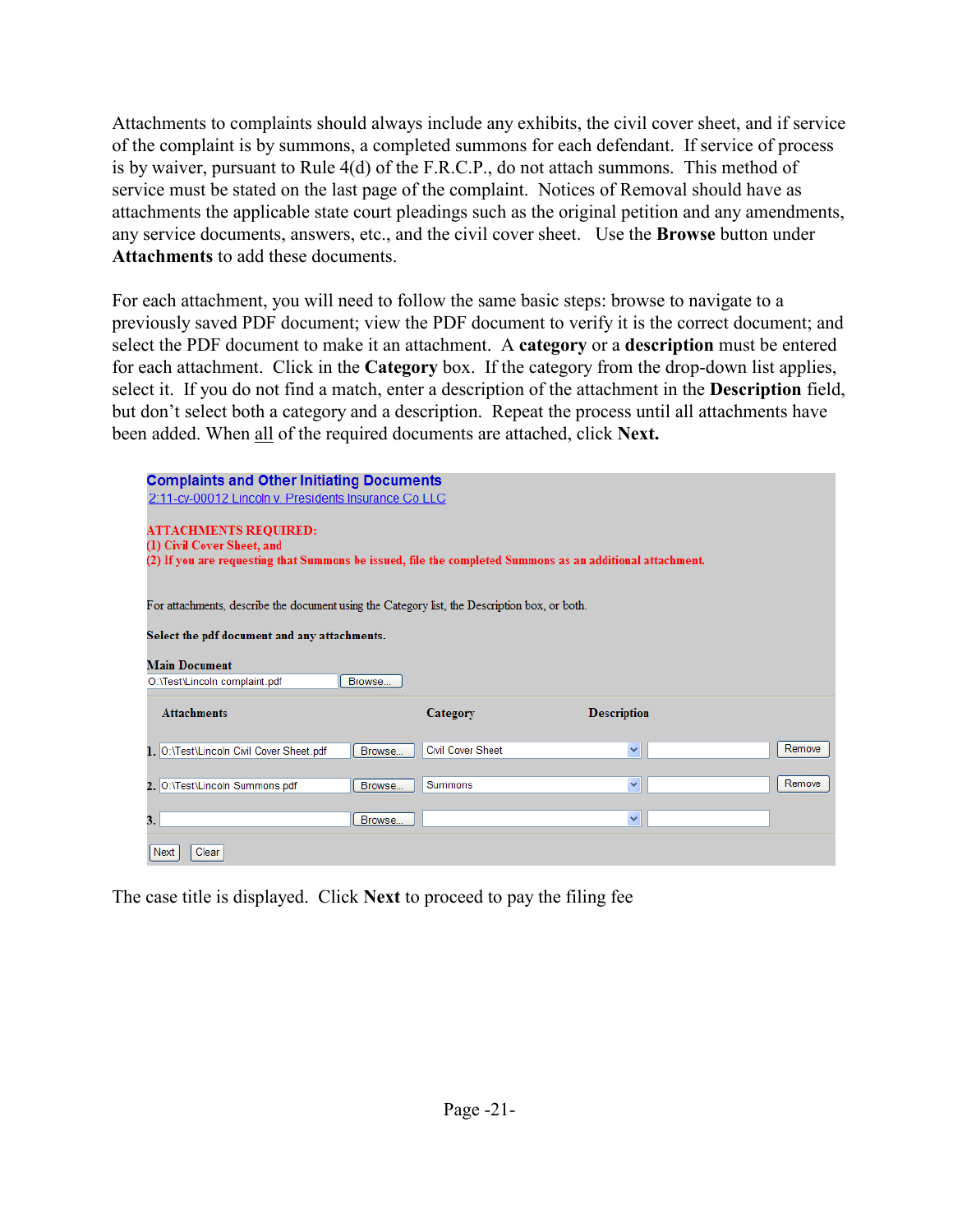#### **G. Paying the Filing Fee**

When filing a civil case that requires a filing fee, the online payment feature (**Pay.gov**) of the CM/ECF system is designed so that you are prompted to pay the filing fee with a credit card as part of the process of docketing the initiating document. Each completed online payment automatically inserts the amount of the filing fee and a receipt number into the docket text of the docket entry. The following credit cards are acceptable: Visa, Mastercard, American Express, Discover, and Diner's Club.

Since the Eastern District of Louisiana requires that payment of the filing fee be made by credit card at the time of electronic filing of a new lawsuit, the default method of payment is **Payment by Credit Card**. However, if electronic payment is not made at this time, one of the following reasons must be selected: case is filed on behalf of the U.S. Government; pursuant to a CJA or FPD appointment; an application to proceed in forma pauperis was granted; a request to proceed in forma pauperis was made but has not yet been ruled upon; the fee was previously paid pursuant to a court order; the case is filed by a Seaman pursuant to 28USC1916; or a credit card is unavailable. To continue the payment process, click **Next**.

#### **Complaints and Other Initiating Documents**

2:11-cv-00012 Lincoln v. Presidents Insurance Co LLC

**O** Payment by Credit Card

#### Electronic payment not made at this time for the following reason

- O Document filed on behalf of the USA
- $\bigcirc$  Document filed pursuant to a CJA or FPD appointment
- O In Forma Pauperis (status granted)
- O In Forma Pauperis (status requested)
- $\bigcirc$  Fee previously paid
- O Prepayment of fee not required pursuant to 28 USC 1916
- $\circ$  Credit Card not accepted or unavailable (Fee must be received within 2 business days)

Next Clear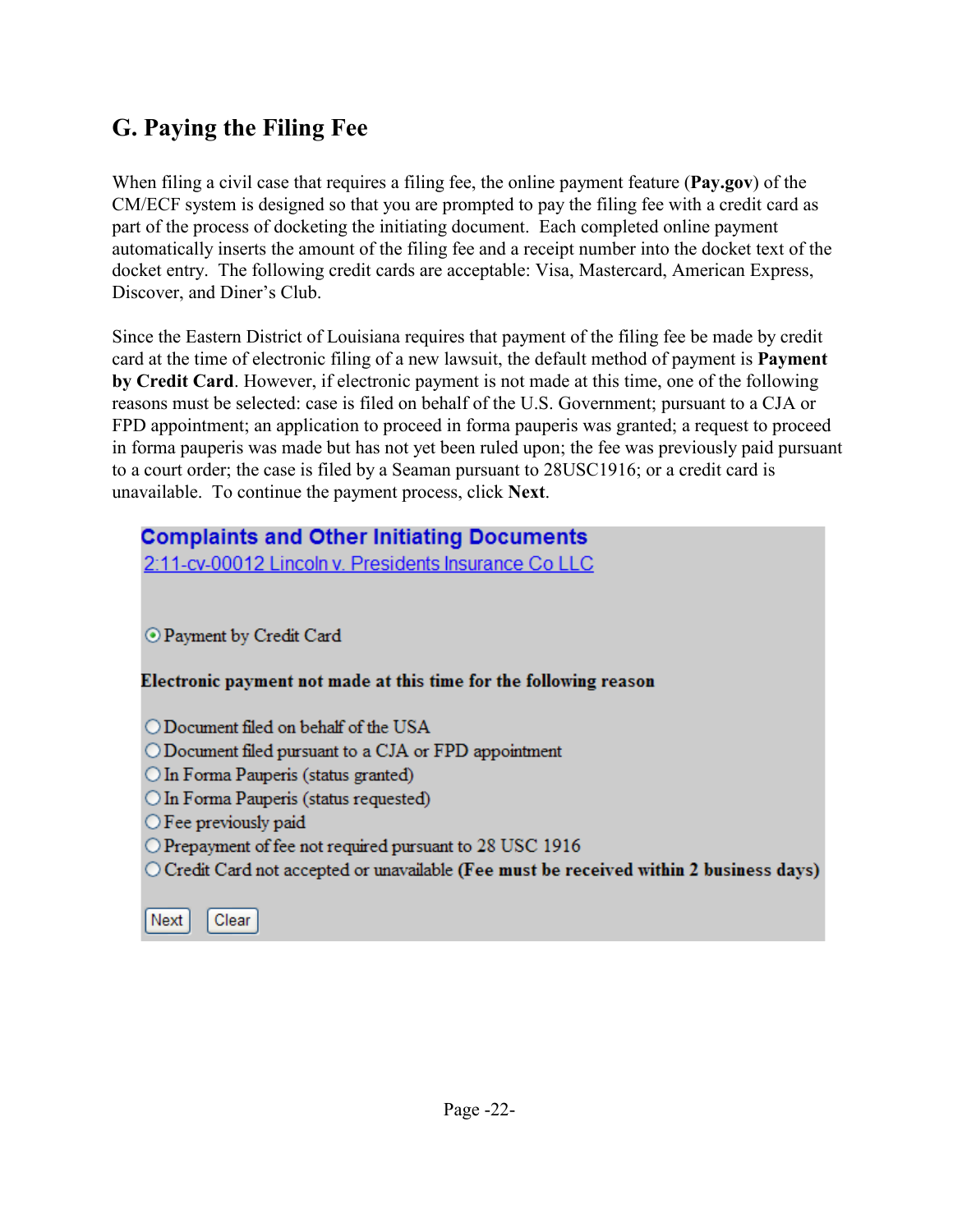The amount of the \$350 filing fee is displayed. It is important to know that once you have clicked the **Next** button, you CANNOT use your browser Back button. This is because the **Pay.gov** application, which is outside of the ECF system, begins to load. Have your credit card information ready and click **Next** to proceed. It may take a few seconds to load the payment screen.

| <b>Complaints and Other Initiating Documents</b><br>2:11-cv-00012 Lincoln v. Presidents Insurance Co LLC |
|----------------------------------------------------------------------------------------------------------|
| Fee: \$350                                                                                               |
| Once you have clicked on the Next button, you CANNOT use your browser Back button.                       |
| Next<br>Clear <sup>1</sup>                                                                               |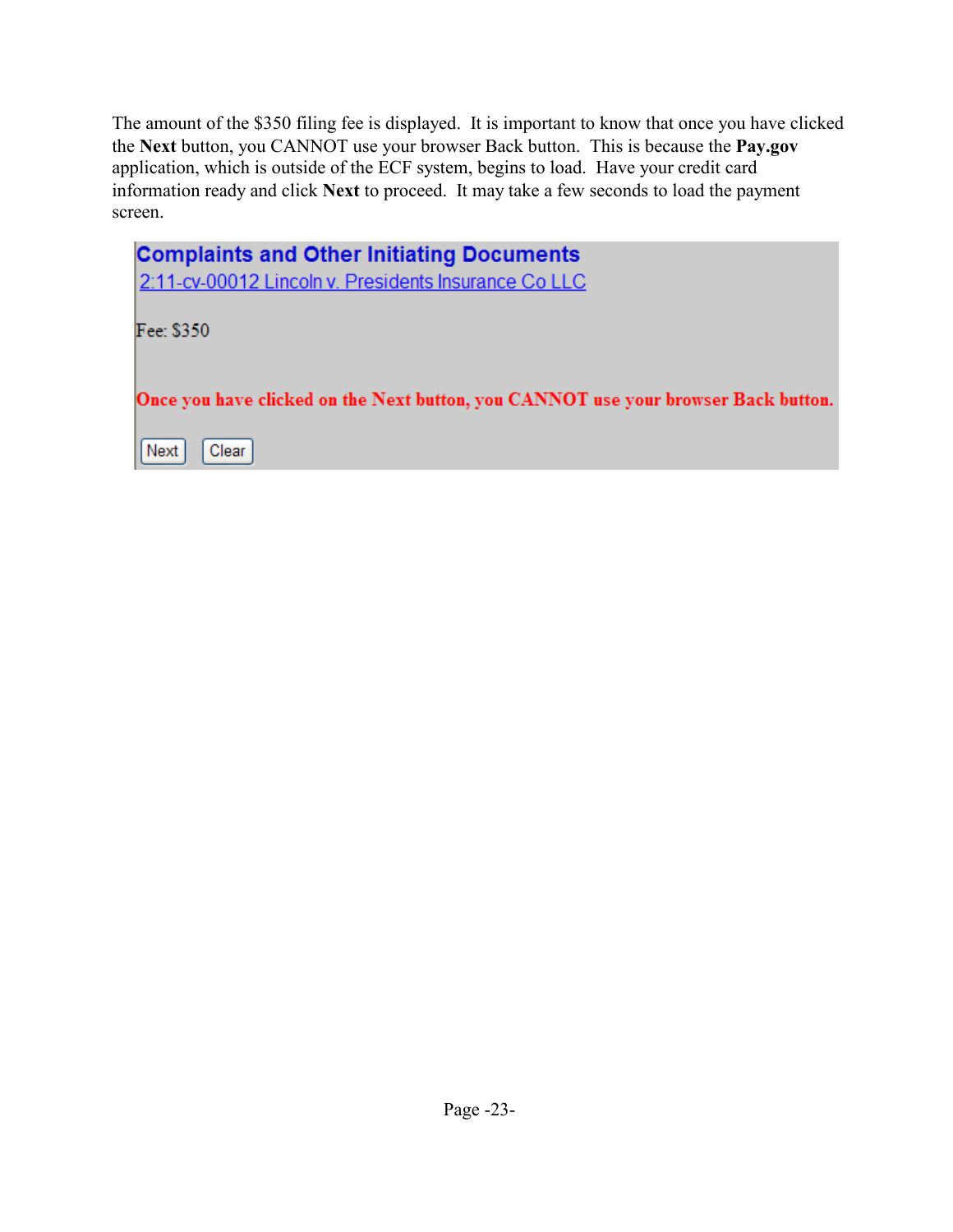The first of two screens through the **Pay.gov** application appears. All fields with a red asterisk are required. The attorney name and address fields will automatically be populated with the information on file in ECF. You may need to change this information to match the billing address for the credit card you are using. After verifying this information and entering all credit card information, click the **Continue with Plastic Card Payment** button.

| <b>Online Payment</b>                                                                | Return to your originating application                                                                                                                                   |
|--------------------------------------------------------------------------------------|--------------------------------------------------------------------------------------------------------------------------------------------------------------------------|
| Step 1: Enter Payment Information                                                    | 1 2                                                                                                                                                                      |
|                                                                                      | Pay Via Plastic Card (PC) (ex: American Express, Diners Club, Discover, Mastercard, VISA)                                                                                |
| Required fields are indicated with a red asterisk $^*$                               |                                                                                                                                                                          |
| Account Holder Name: attorney                                                        | ×.                                                                                                                                                                       |
| Payment Amount: \$350.00                                                             |                                                                                                                                                                          |
| Billing Address: 3005 Kingman Ave.                                                   | *                                                                                                                                                                        |
| <b>Billing Address 2:</b>                                                            |                                                                                                                                                                          |
| City:                                                                                |                                                                                                                                                                          |
| State / Province:                                                                    |                                                                                                                                                                          |
| Zip / Postal Code: 70006                                                             |                                                                                                                                                                          |
| Country: United States                                                               | *                                                                                                                                                                        |
| Card Type:                                                                           | <b>VISA</b> MEDICARD<br><b>DISCOVER</b><br><b>AMEX</b>                                                                                                                   |
| <b>Card Number:</b>                                                                  | (Card number value should not contain spaces or dashes)                                                                                                                  |
| Security Code:                                                                       | Help finding your security code                                                                                                                                          |
| 7<br><b>Expiration Date:</b>                                                         |                                                                                                                                                                          |
|                                                                                      | Select the "Continue with Plastic Card Payment" button to continue to the next step in the Plastic Card Payment Process.<br>Continue with Plastic Card Payment<br>Cancel |
| and pages being loaded incorrectly. Please use the links provided whenever possible. | Note: Please avoid navigating the site using your browser's Back Button - this may lead to incomplete data being transmitted                                             |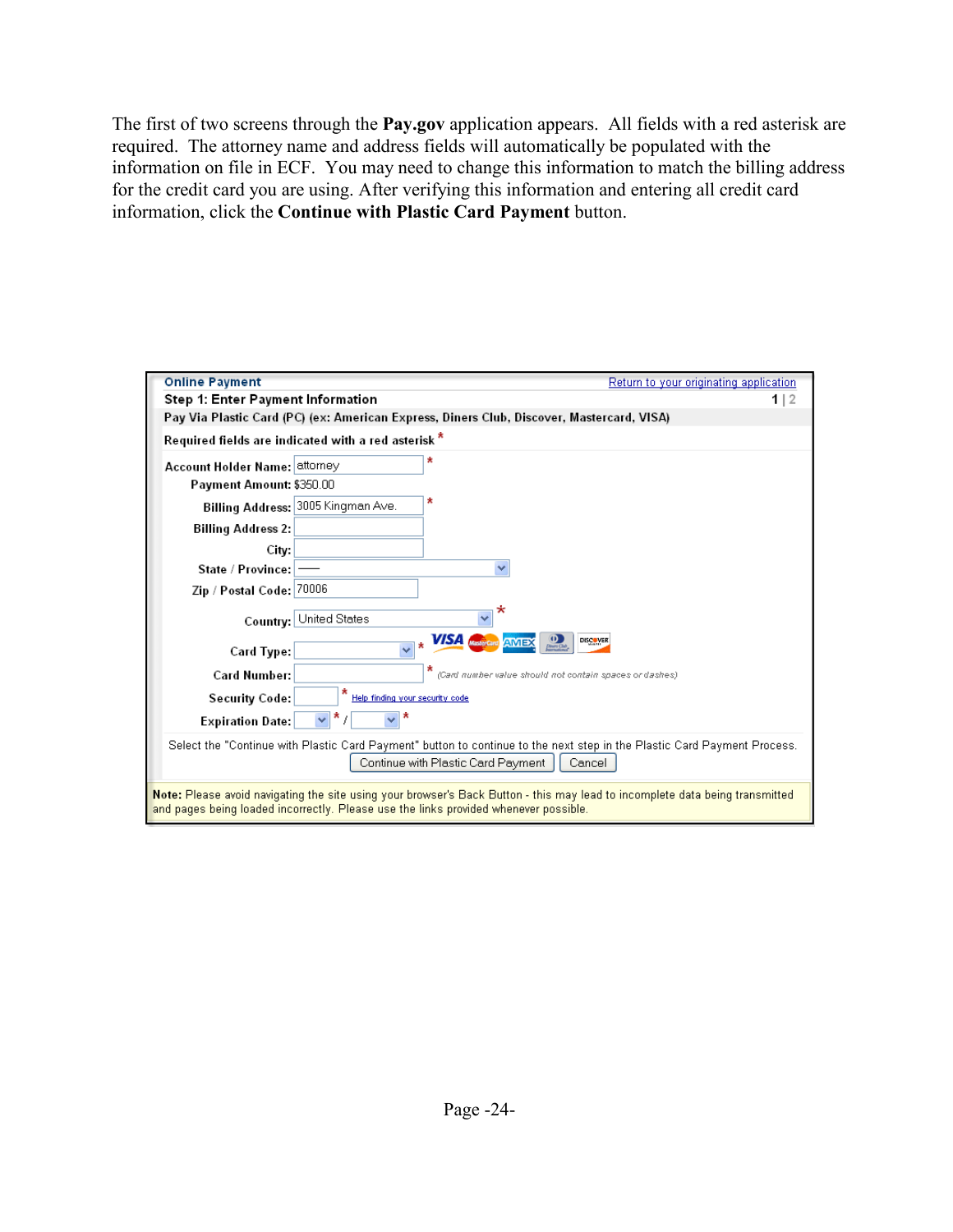If you wish to receive an e-mail receipt, enter your e-mail address. To complete the transaction, click the **authorization to charge check box**. When you click **Submit Payment**, your credit card will be charged. Click the **Submit Payment** button to continue.

| <b>Online Payment</b><br>Step 2: Authorize Payment                                                                                                                                                                   |                                                                                                                                                    | Return to your originating application<br>112     |
|----------------------------------------------------------------------------------------------------------------------------------------------------------------------------------------------------------------------|----------------------------------------------------------------------------------------------------------------------------------------------------|---------------------------------------------------|
| <b>Payment Summary</b><br>Edit this information                                                                                                                                                                      |                                                                                                                                                    |                                                   |
| <b>Address Information</b>                                                                                                                                                                                           | <b>Account Information</b>                                                                                                                         | <b>Payment Information</b>                        |
| <b>Account Holder</b> attorney                                                                                                                                                                                       | Card Type: Visa                                                                                                                                    | Payment Amount: \$350.00                          |
| Name:                                                                                                                                                                                                                | Card Number: *************1111                                                                                                                     | <b>Transaction Date 08/27/2009 12:51</b>          |
| 3005 Kingman<br><b>Billing Address: Ave.</b>                                                                                                                                                                         |                                                                                                                                                    | and Time: FDT                                     |
| <b>Billing Address 2:</b>                                                                                                                                                                                            |                                                                                                                                                    |                                                   |
| City:                                                                                                                                                                                                                |                                                                                                                                                    |                                                   |
| State / Province:                                                                                                                                                                                                    |                                                                                                                                                    |                                                   |
| Zip / Postal Code: 70006                                                                                                                                                                                             |                                                                                                                                                    |                                                   |
| Country: USA                                                                                                                                                                                                         |                                                                                                                                                    |                                                   |
| <b>Email Confirmation Receipt</b>                                                                                                                                                                                    |                                                                                                                                                    |                                                   |
| To have a confirmation sent to you upon completion of this transaction, provide an email address and confirmation below.                                                                                             |                                                                                                                                                    |                                                   |
| <b>Email Address:</b>                                                                                                                                                                                                |                                                                                                                                                    |                                                   |
| <b>Confirm Email Address:</b>                                                                                                                                                                                        |                                                                                                                                                    |                                                   |
|                                                                                                                                                                                                                      |                                                                                                                                                    |                                                   |
| CC:                                                                                                                                                                                                                  |                                                                                                                                                    | Separate multiple email addresses with a<br>comma |
|                                                                                                                                                                                                                      |                                                                                                                                                    |                                                   |
| <b>Authorization and Disclosure</b>                                                                                                                                                                                  |                                                                                                                                                    |                                                   |
| Required fields are indicated with a red asterisk *                                                                                                                                                                  |                                                                                                                                                    |                                                   |
|                                                                                                                                                                                                                      | I authorize a charge to my card account for the above amount in accordance with my card issuer agreement. $\Box$ *                                 |                                                   |
|                                                                                                                                                                                                                      | Press the "Submit Payment" Button only once. Pressing the button more than once could result in multiple transactions.<br>Submit Payment<br>Cancel |                                                   |
| Note: Please avoid navigating the site using your browser's Back Button - this may lead to incomplete data being transmitted<br>and pages being loaded incorrectly. Please use the links provided whenever possible. |                                                                                                                                                    |                                                   |

| Your request is being processed. Please wait. |
|-----------------------------------------------|
|                                               |
|                                               |
|                                               |
|                                               |

Processing of the electronic payment will take a few seconds.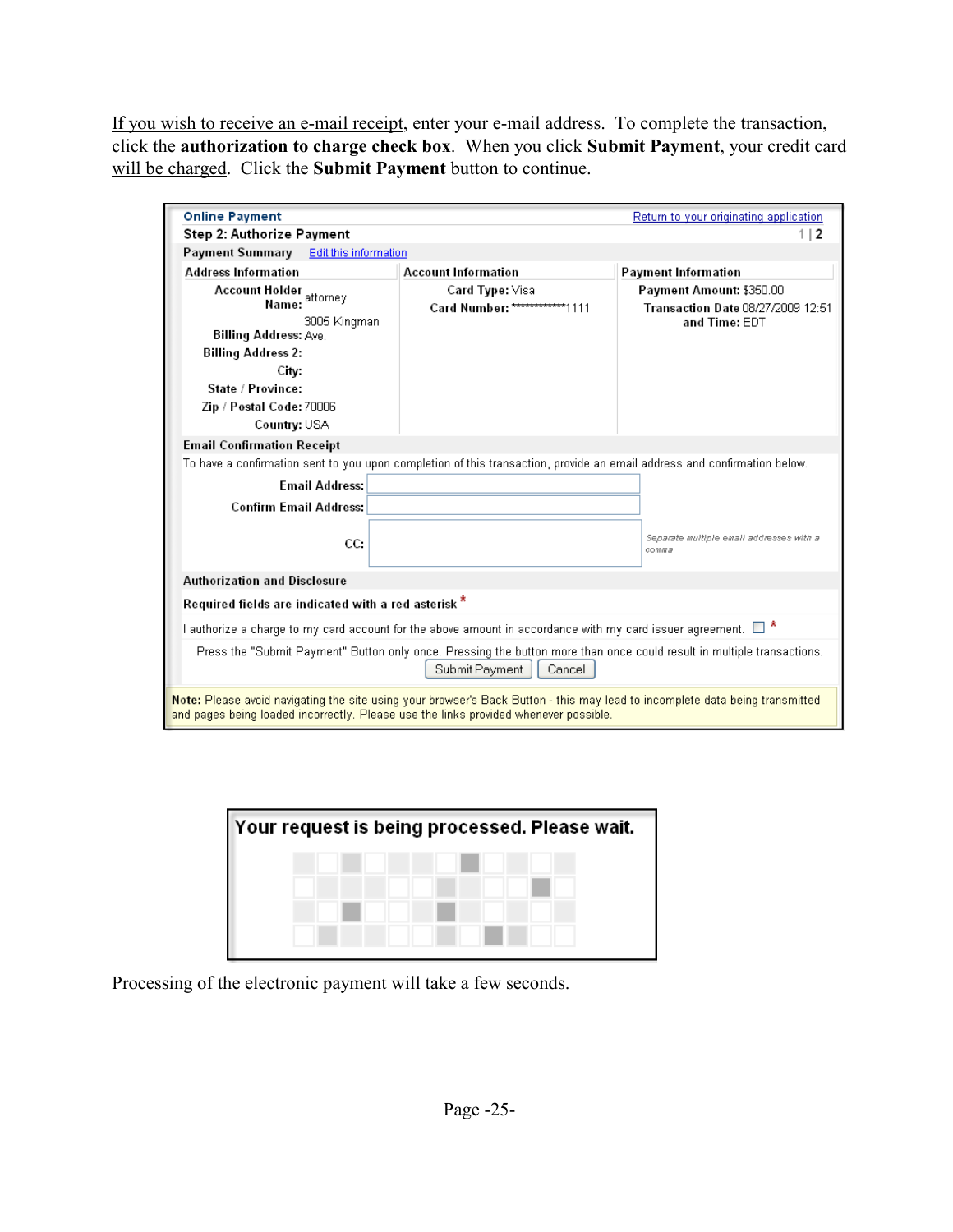## **H. Completing the Filing**

After completion of the electronic fee payment process by the Pay.gov application, you will be returned back to the ECF system to complete the filing of the complaint or other initiating document. To certify that service of process of this filing will be made in accordance with the Federal Rules and the Local Rules of this court, click the **Next** button.

The next screen informs you when you will receive notice of the assignment of a district and magistrate judge and issuance of summons, when applicable. Click **Next**.

| <b>Complaints and Other Initiating Documents</b>                                                                               |
|--------------------------------------------------------------------------------------------------------------------------------|
| 2:11-cv-00012 Lincoln v. Presidents Insurance Co LLC                                                                           |
| Usually within the same or next business day, you will receive notice of the assignment of a district and magistrate judge.    |
| If this matter needs immediate action by a judge, please contact the court at 504-589-7670.                                    |
| Within a few days, you will also receive the signed and sealed summons if you have properly attached summons to your complaint |
| Next<br>Clear                                                                                                                  |

The case title is displayed. Click **Next**.

This is the final confirmation screen before committing the transaction and filing the complaint. The docket text for the complaint is displayed. Click the **Next** button, to complete this filing and upload and submit the document(s) to the court.

| <b>Complaints and Other Initiating Documents</b>                                                                                                                                                 |
|--------------------------------------------------------------------------------------------------------------------------------------------------------------------------------------------------|
| 2:11-cv-00012 Lincoln v. Presidents Insurance Co LLC                                                                                                                                             |
|                                                                                                                                                                                                  |
| <b>Docket Text: Final Text</b>                                                                                                                                                                   |
| COMPLAINT against Presidents Insurance Co LLC (Filing fee \$350 receipt number 053L-184480) filed by Abraham Lincoln, Sr.<br>(Attachments: #(1) Civil Cover Sheet, #(2) Summons)(Attorney2, Sue) |
|                                                                                                                                                                                                  |
| Attention!! Pressing the NEXT button on this screen commits this transaction. You will have no further opportunity to modify this transaction if you<br>continue.                                |
| Source Document Path (for confirmation only):                                                                                                                                                    |
| O:\Test\Lincoln complaint.pdf pages: 1                                                                                                                                                           |
| O:\Test\Lincoln Civil Cover Sheet.pdf pages: 2                                                                                                                                                   |
| O:\Test\Lincoln Summons.pdf pages: 2                                                                                                                                                             |
|                                                                                                                                                                                                  |
| $\sqrt{\phantom{a}}$ Next<br>Clear                                                                                                                                                               |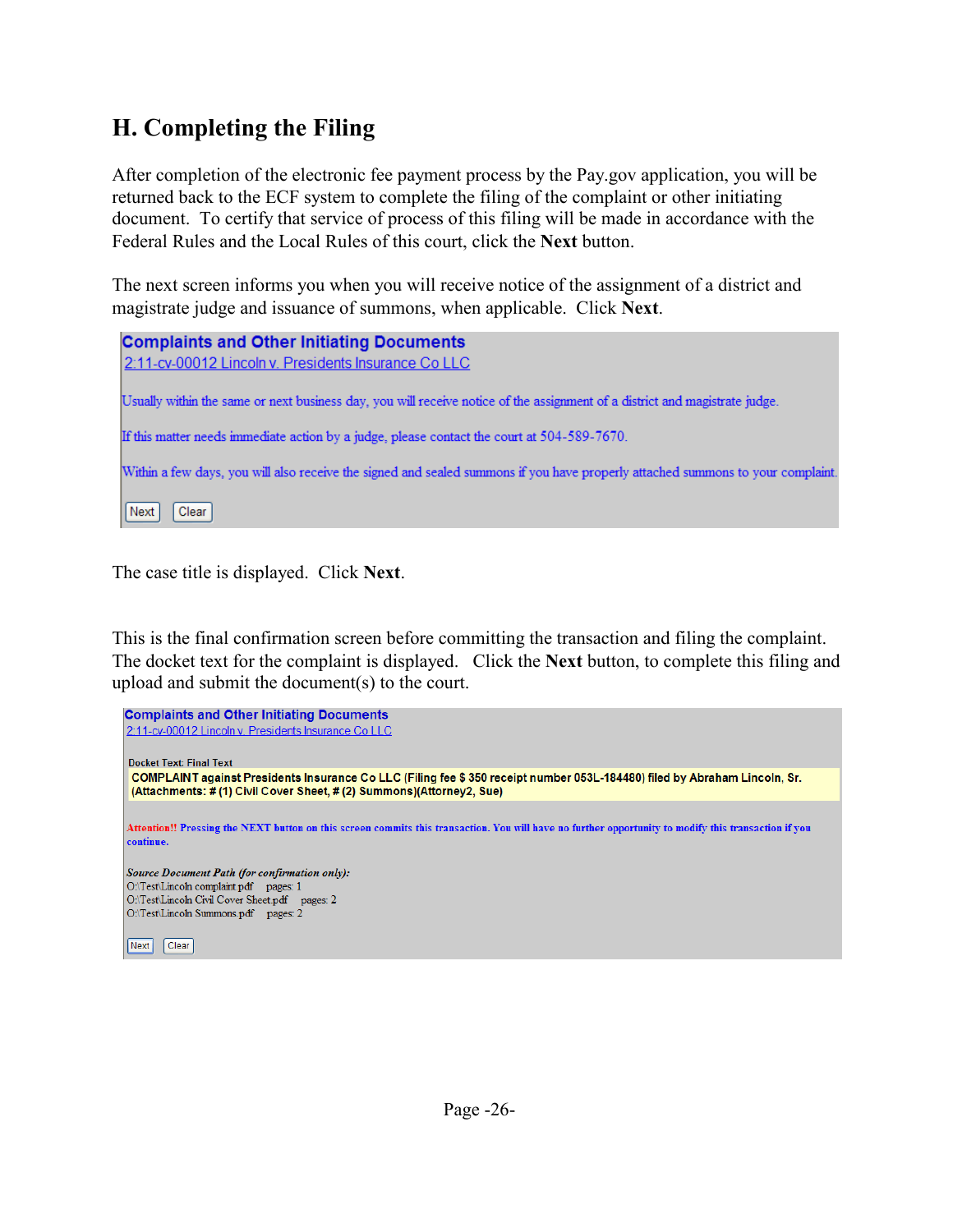This is a notice of electronic filing or NEF, which serves as your confirmation that ECF has registered your transaction and the pleading is now an official document. Only the filing attorney will receive a Notice of Electronic Filing when opening a new case since no other attorneys have been added to the case at this point. The filing attorney is responsible for service on all other parties. You may want to save or print a copy of this screen for your records. To view the docket sheet for this case you may click on the case number hyperlink.

| <b>Complaints and Other Initiating Documents</b>     |                                                                                                                                                                     |
|------------------------------------------------------|---------------------------------------------------------------------------------------------------------------------------------------------------------------------|
| 2:11-cv-00012 Lincoln v. Presidents Insurance Co LLC |                                                                                                                                                                     |
|                                                      | <b>U.S. District Court</b>                                                                                                                                          |
|                                                      | <b>Eastern District of Louisiana</b>                                                                                                                                |
| <b>Notice of Electronic Filing</b>                   |                                                                                                                                                                     |
|                                                      | The following transaction was entered by Attorney2, Sue on $4/6/2011$ at 3:36 PM CDT and filed on $4/6/2011$                                                        |
| <b>Case Name:</b>                                    | Lincoln v. Presidents Insurance Co LLC                                                                                                                              |
| <b>Case Number:</b><br>$2:11$ -cv-00012              |                                                                                                                                                                     |
| Abraham Lincoln, Sr<br>Filer:                        |                                                                                                                                                                     |
| <b>Document Number: 1</b>                            |                                                                                                                                                                     |
| Docket Text:<br>(2) Summons)(Attorney2, Sue)         | COMPLAINT against Presidents Insurance Co LLC (Filing fee \$ 350 receipt number 053L-184480) filed by Abraham Lincoln, Sr. (Attachments: # (1) Civil Cover Sheet, # |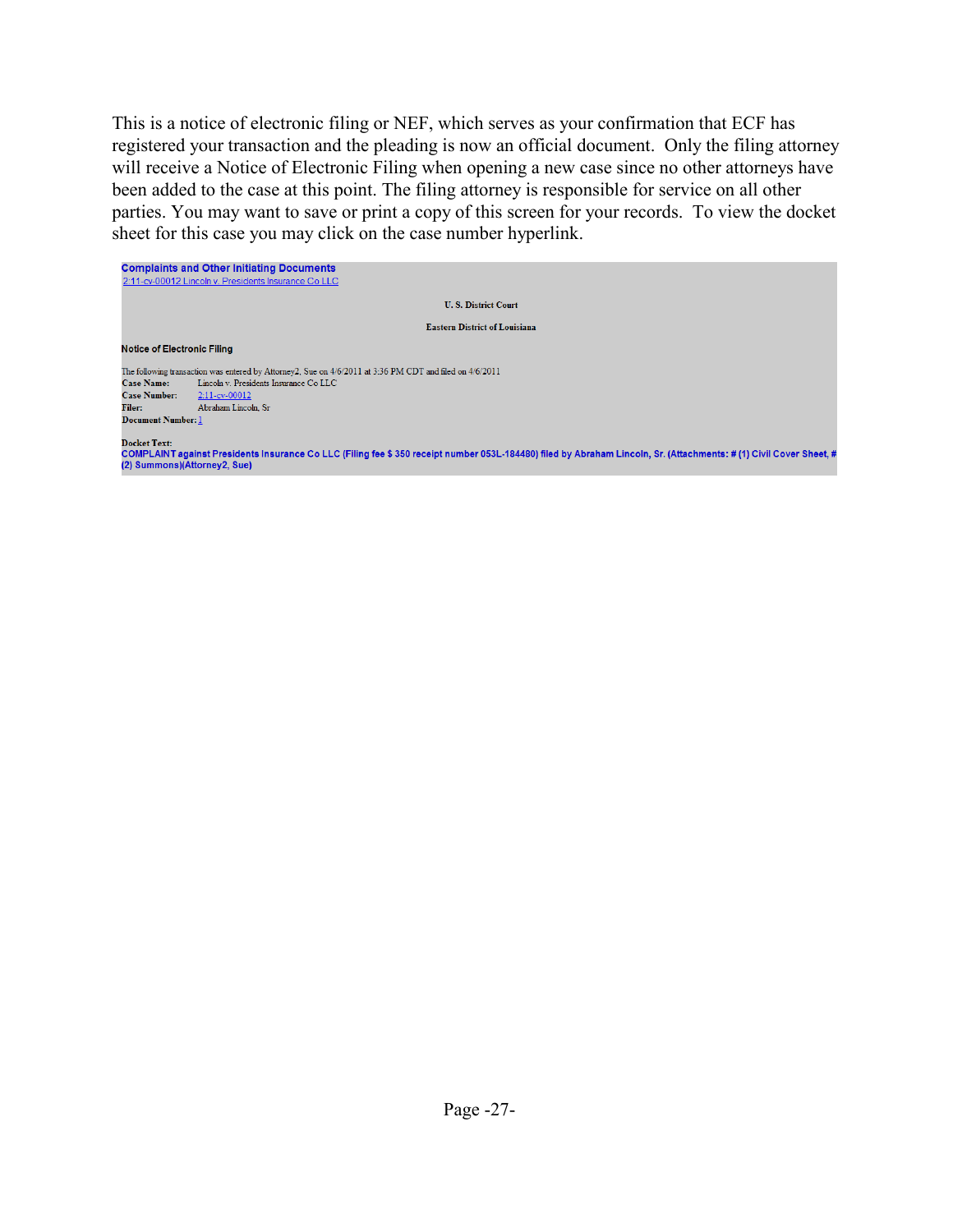### **I. Determining the Judge Assigned to the Case**

After you have successfully opened your case, attached your documents, and paid the filing fee (if applicable), for quality control purposes, the clerk's office will review and modify any selections made by attorneys to accurately reflect the information contained within the filings. After this review, you will receive a separate notice from the court of the assignment of a district judge and magistrate judge to the case.

**U.S. District Court Eastern District of Louisiana Notice of Electronic Filing** The following transaction was entered on 4/6/2011 at 3:44 PM CDT and filed on 4/6/2011 Case Name: Lincoln v. Presidents Insurance Co LLC  $\boxed{\textbf{Case Number:}}$  2:11-cv-00012-MVL -DEK Filer: Document Number: 2(No document attached) **Docket Text:** Initial Case Assignment to Judge Mary Ann Vial Lemmon and Magistrate Judge Daniel E. Knowles, III. (bbc)